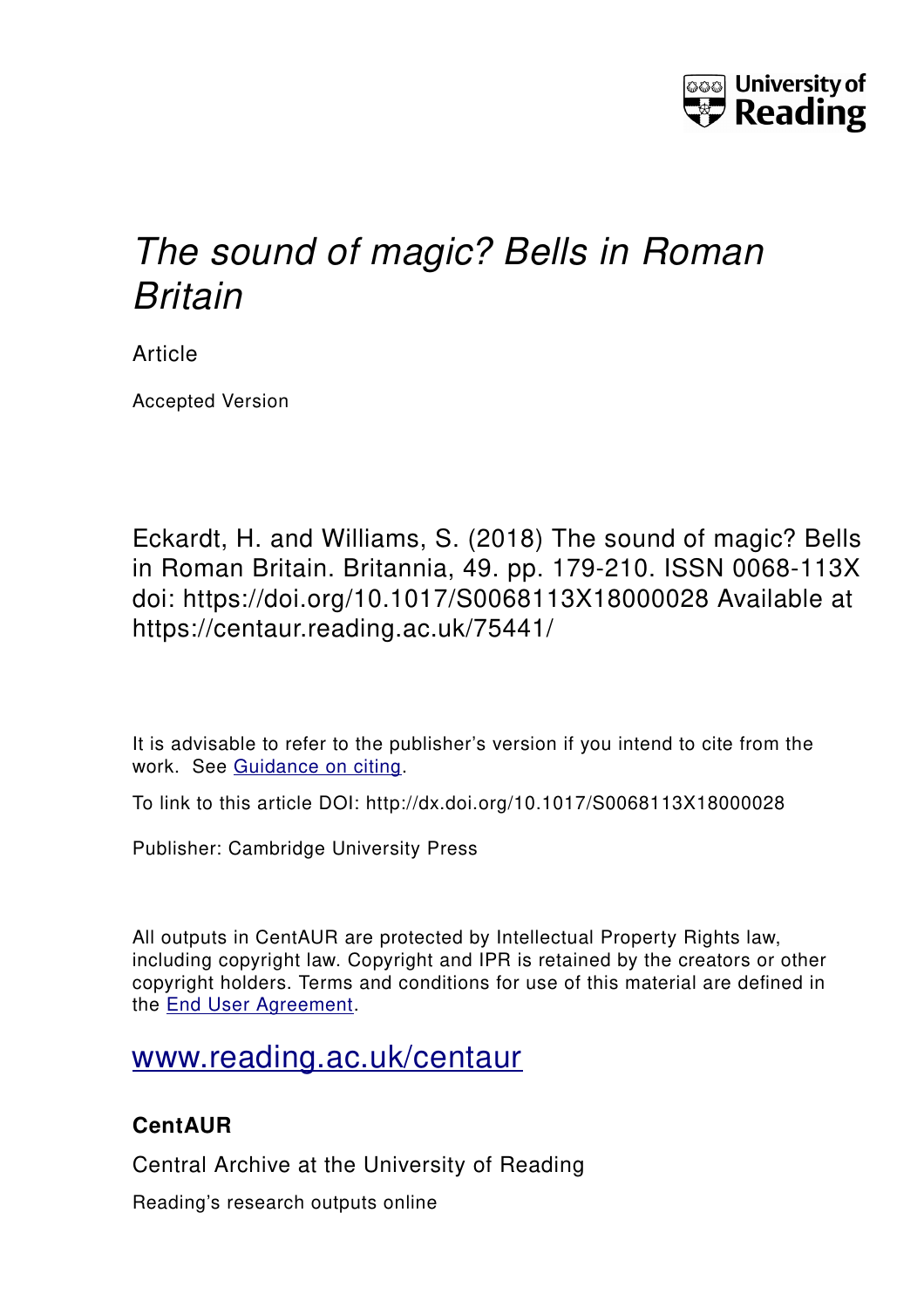#### **The Sound of Magic? Bells in Roman Britain**

*By* HELLA ECKARDT and SANDIE WILLIAMS

#### ABSTRACT

*Bells are recorded in many published excavation reports from Roman sites, but there has been no previous study of the British material. This paper explores the significance of bells in the Roman world from both a ritual and functional perspective. We create a first typology of Romano-British bells, provide an understanding of their chronology and examine any spatial and social differences in their use. Special attention is paid to bells from funerary or ritual contexts in order to explore the symbolic significance of these small objects. Bells from other parts of the Roman world are considered to provide comparisons with those from Roman Britain. The paper demonstrates that small bells were used as protective charms and may have been preferentially placed into the graves of children and young women. The paper identifies a new, probably Roman type of bell that has no parallels within the Empire, although similar pieces occur in first- and second-century graves in the Black Sea region.*

**Keywords**: Roman bells; amulets; burial; openwork bells; Black Sea

#### INTRODUCTION

Many Romano-British sites contain small copper-alloy or iron bells, which on the whole are briefly mentioned in the site reports, illustrated and then forgotten about. The aim of this paper is to consider the function, distribution and symbolic meaning of bells. The paper provides a typology and chronology of the bells, and a greater understanding of their spatial and social distribution. The funerary and ritual evidence in particular are considered in detail. The analysis is based on a corpus of just over 300 bells from Britain, and consideration of some continental examples. Much of this work is based on the second author's MA dissertation.<sup>1</sup>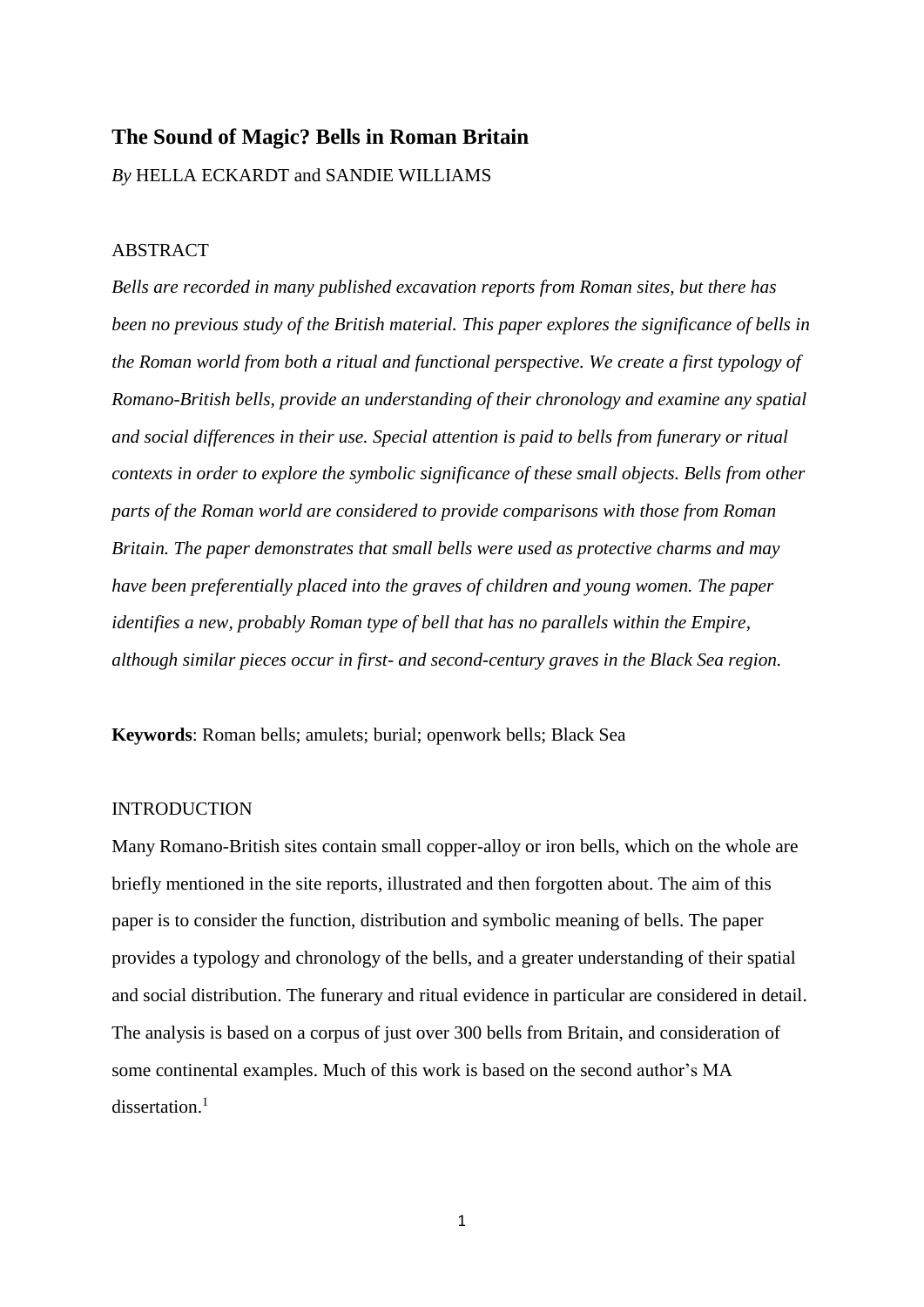Bells are usually small and the vast majority are cast in copper alloy, with only eight examples made from iron. These figures are likely skewed by the under-recording of iron objects on many sites prior to systematic x-ray analysis and to the bias towards copper-alloy objects recorded on the Portable Antiquities Scheme (PAS). All bells would have originally had a suspension loop at the top, and contained a clapper suspended from the apex of the bell  $(FIG. 1)$ . There are some examples which appear to have been modified or repaired, including bells which have had a hole drilled into them, possibly in order to replace a clapper or crown staple that had broken. The main form of decoration on Romano-British bells consists of incised grooves around the circumference of the bell; some have small feet on each corner.

There have been numerous theories about the function of the bells, ranging from simple animal bells to apotropaic objects. There is information on Roman bells from written, iconographical and archaeological sources. Bells have been mentioned in Greek and Roman literature from as early as the fifth century B.C., when Aeschylus, in his play 'Seven Against Thebes', describes in detail Tydeus' shield, which contained many bells used to cause terror among his enemies by their sound: '*and at his shield's rim, terror in their tone, clang and reverberate the brazen bells*<sup>'</sup>.<sup>2</sup> This trick of using bells to frighten an enemy is seen almost 700 years later, as Dio Cassius informs us that a northern British tribe, the Maeatae, had bells attached to the end of their short spears '*so that when it is shaken it may clash and terrify the enemy*'. <sup>3</sup> Bells could also be used to sound a warning; for example, sentries carried bells while on duty in order to let their comrades know that all was well, and to give warning if anything was amiss. 4

As well as their use as doorbells, classical sources also mention use as animal bells, which is the use highlighted by many modern commentators.<sup>5</sup> Some early Roman coins bear images of elephants wearing bells around their necks. <sup>6</sup> More commonly, bells are known to have been used for mule and horse harnesses, as noted in Apuleius' Golden Ass<sup>7</sup> and as depicted on a relief now in Naples*.* 8 In Beuningen (Netherlands) a horse was carefully buried with its headstall; among the studs were a lunula and a domed bell with hexagonal loop.<sup>9</sup> In such contexts bells may have been amuletic, as has been suggested for early medieval high status male graves containing horses with bells on their harness.<sup>10</sup> At Kalkriese, the site of the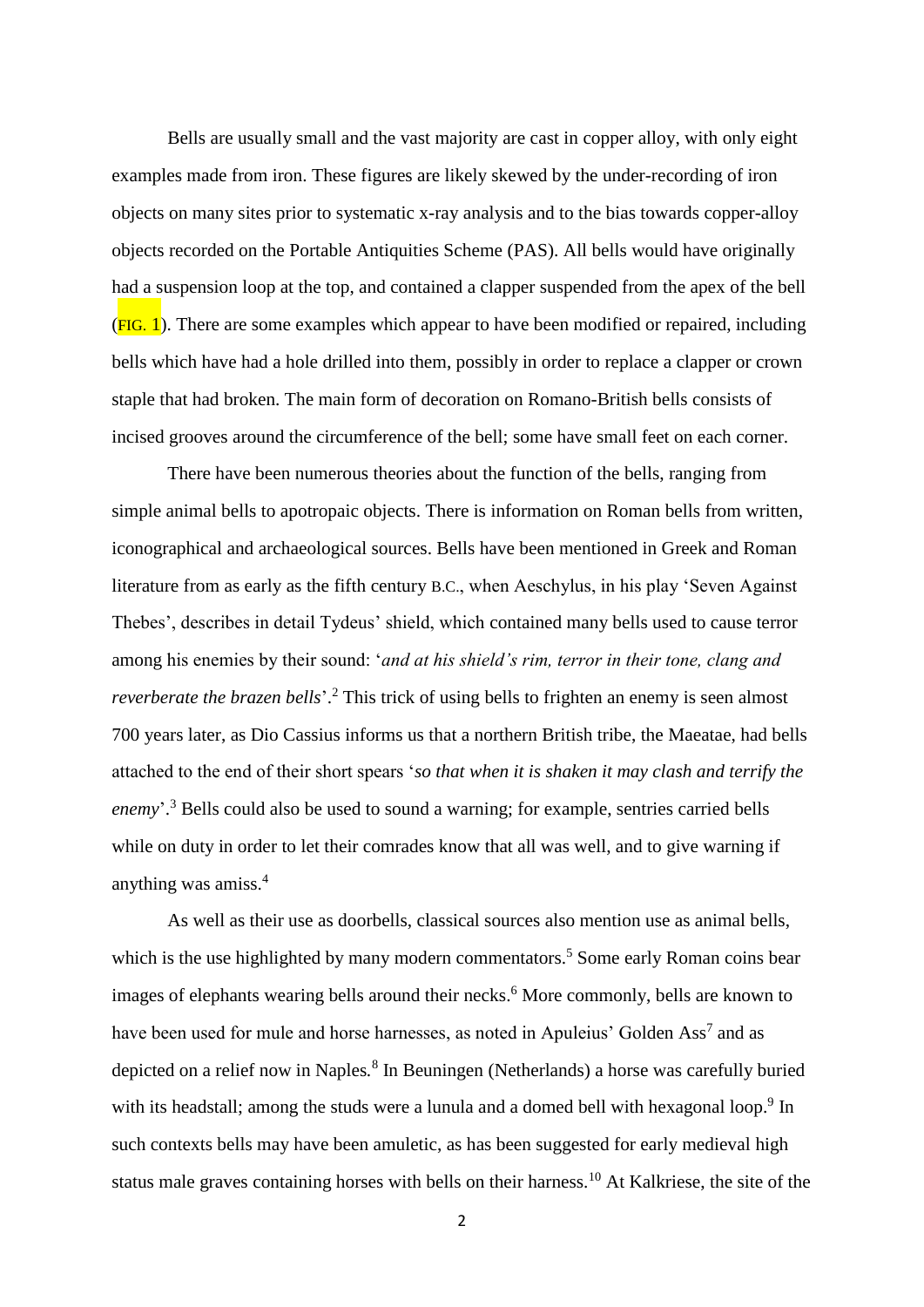Battle of the Teutoburg Forest (A.D. 9) the remains of a mule buried under a bank were found and in-situ around the animal's neck was a large bronze bell.<sup>11</sup> The bell had been filled with vegetal matter (the stalks of beans or peas) to silence it, and this had been picked fresh from the ground as it still contained roots.<sup>12</sup> Experiments using a replica suggest that this bell would have been audible for up to 400 m if rung deliberately, and for up to 200 m if worn around an animal's neck and sounding as it walked.<sup>13</sup> That carts may have had bells attached is suggested by the discovery of quadrangular bells next to a cart found in the courtyard of the House of Menander in Pompeii.<sup>14</sup>

Bells were also used to announce the opening – and most likely the closing – of the baths and markets. Martial<sup>15</sup> tells us that those who do not get to the baths when the bell of the warm bath rings, will end up with a cold bath and Plutarch mentions the market bell.<sup>16</sup> An official and possibly liturgical function is likely for larger, inscribed bells, such as the example from Tarragona, Spain, thought to have been used as part of the imperial cult,<sup>17</sup> and bells dedicated to Mercury.<sup>18</sup>

Finally, there are the apotropaic or ritual uses for bells. Juvenal refers to bells used to ward off the eclipse of the moon.<sup>19</sup> Bells were rung in religious ceremonies and could be attached to the costumes of dancers, for example in Bacchic rituals but also mimes. <sup>20</sup> As protective charms against the 'evil eye' bells were included in graves. Wind chimes (*tintinnabula)* and bells were suspended in doorways, houses and gardens to offer protection; splendid examples are known from Vesuvian sites.<sup>21</sup> Mimicking the use of bells in doorways, Augustus hung bells from the temple to Jupiter Tonans.<sup>22</sup> Bells of different sizes and types clearly had different functions, and this paper will explore their use in Roman Britain in detail.

#### METHODOLOGY

A dataset of 303 bells was collected from published reports, the Portable Antiquities Scheme and some museum collections in 2009. From this, a catalogue was created, which contains detailed descriptions, dimensions, context and site information, references, and scanned images.<sup>23</sup> The data were entered into an Access database in 2014 by Amy Atkins, and some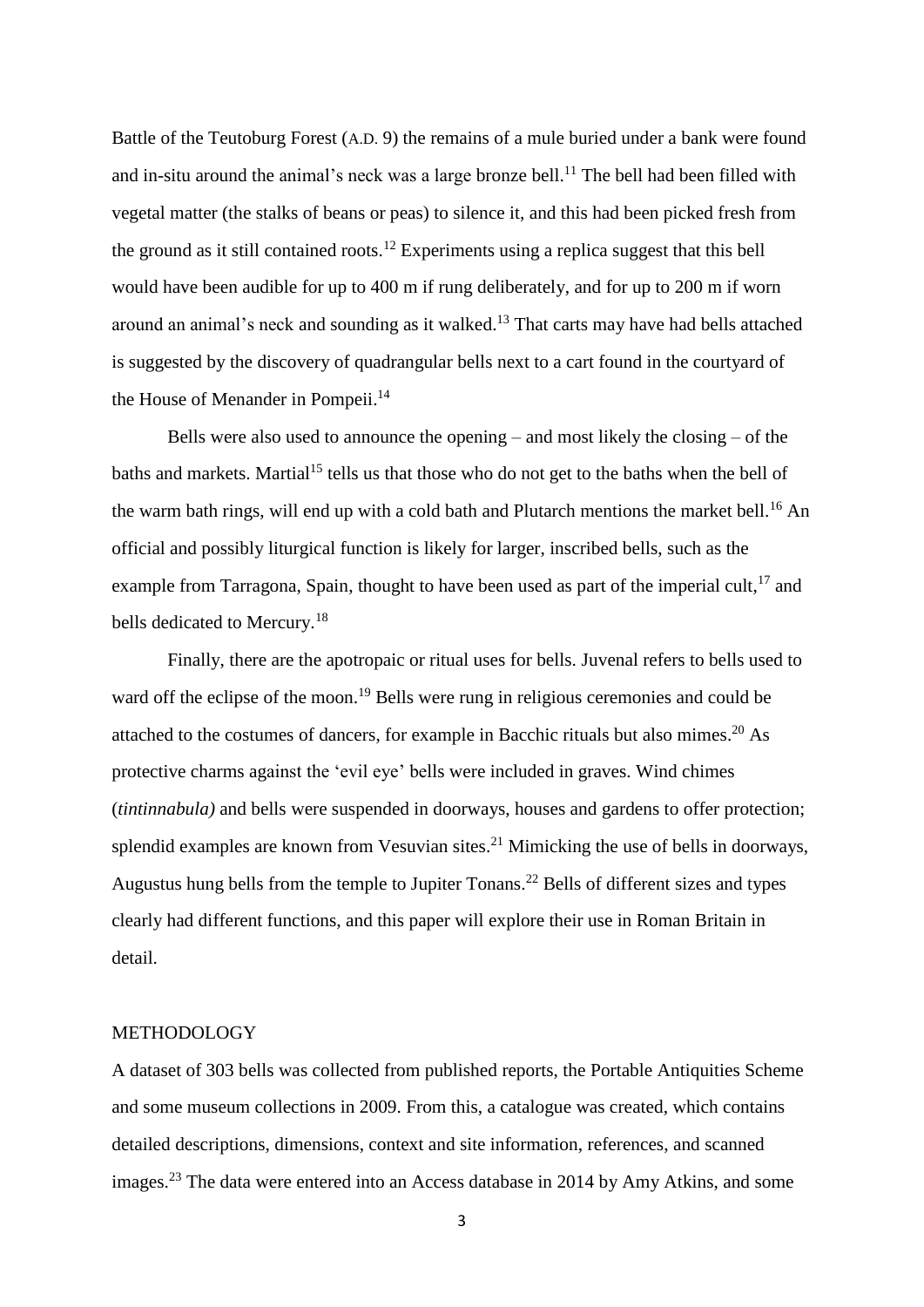editing and checking of context dates and similar information also took place. Each bell was given a catalogue number, which is provided in the text below and can be used to crossreference information in the database (available on the Archaeological Data Service website: [https://doi.org/10.5284/1043774\)](https://doi.org/10.5284/1043774).

Once all the data were collected, the bells were sorted into different typological groups, but establishing a chronology for the bells was difficult due to the nature of the collection, with the PAS and many published finds derived from contexts with limited dating information. Where possible, bell types were cross-referenced to their continental counterparts. Next, the geographical spread was mapped, and any sub-types with regional distributions identified. Finally, the bells' social distribution and contexts were examined. One of the main problems faced during this study was to define context and site types. Many sites had multiple uses over time (such as Colchester) and we also have to face the issue of excavation bias, where there are significantly more military and villa sites excavated than small settlements or *vici*.<sup>24</sup> Context information is often limited but where detailed data were available, especially in funerary contexts, temples and hoards it is possible to analyse the ritual and symbolic meaning of bells.

#### TYPOLOGY AND CHRONOLOGY

Bells occur throughout the Roman period in a wide variety of shapes and sizes, and it is important for a clearer understanding of the function of the bells to divide them into types. Previously, there has been some terminological confusion, with, for example, examples of 'Type 1 Quadrangular bells' described as 'pyramidal', 'rectangular' and 'sub-rectangular'. 25 Similarly, for suspension loops the terms pentagonal and hexagonal are frequently mixed up (FIG. 1). This section aims to provide a typological study of both bell and suspension loop types, in order to form an identification system from which finds specialists can work and which can be compared to continental typologies.

Obviously all bells were manufactured with basic features which are dictated by functional requirements. In order to suspend a bell a suspension loop was required and to be heard it needs a clapper. These are rarely found due to loss during use, leading to the bell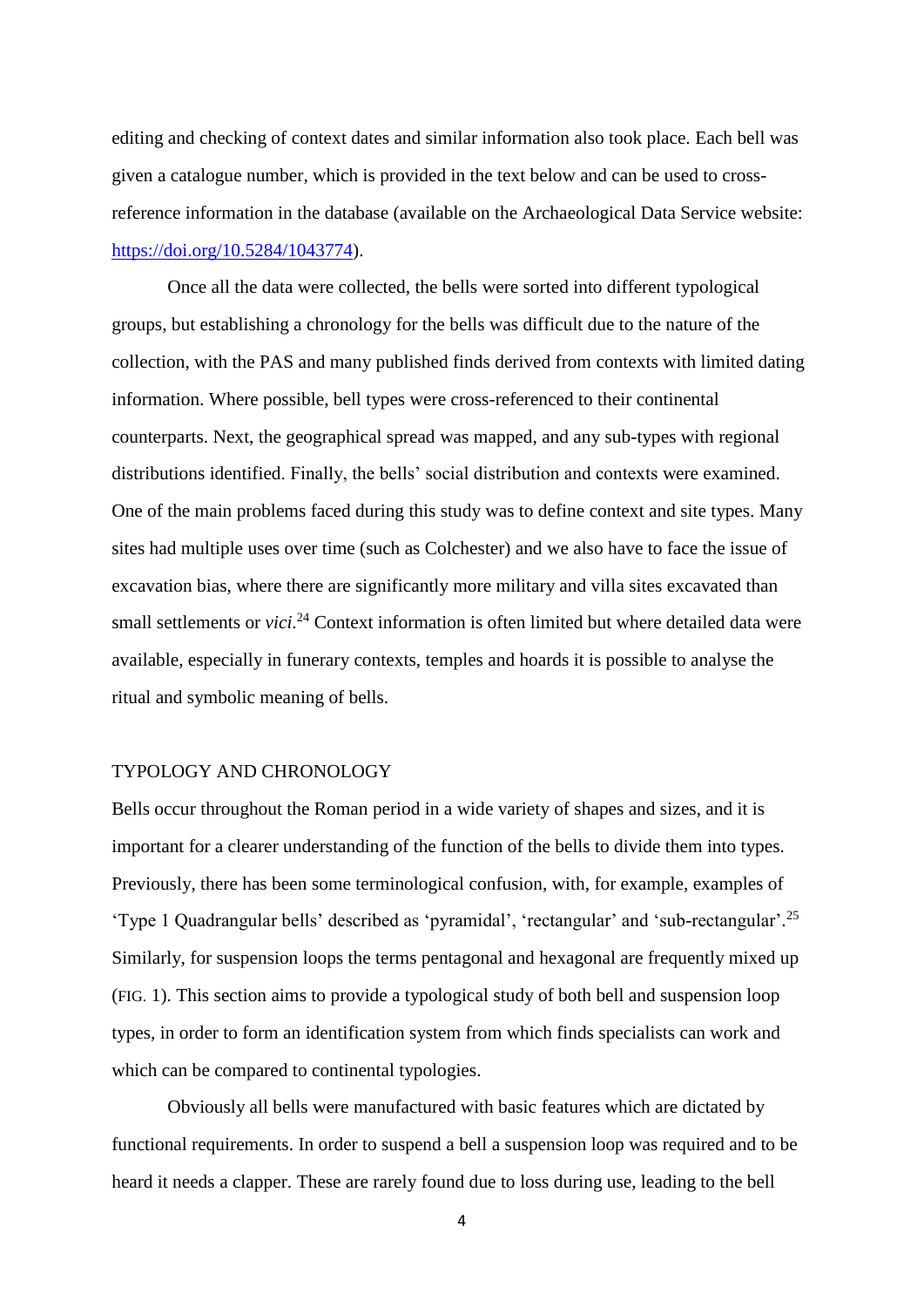being discarded, and corrosion processes of iron, of which the majority of clappers were made. However, there are several examples where the clappers were made of lengths of copper alloy.<sup>26</sup> The clapper could be suspended from a loop fastened to the top of the bell or two holes could be drilled and a wire from which the clapper could be suspended was threaded through them. It has been suggested that beads found within bells at Colchester and Scole were replacement clappers, but these are interpreted as votive deposits here (see below); in any case such beads would at best have produced a dull sound. We are aware of one bell with a maker's name (Facundus).<sup>27</sup>

The Romano-British bells were divided into seven typological groups; an eighth group (Openwork bells) is not certainly Roman  $(FIG, 2)$ .

#### **Type 1: Quadrangular bells**

This form of bell has four sides, with walls that expand out slightly from the top of the bell. Frequently the bell is not square, but rectangular, with the shorter side normally aligned with the loop hole. Many examples have small 'feet' at each corner; these are cast and globular or flat in profile. The suspension loop is usually hexagonal or pentagonal but can be circular (FIG. 2). All the examples of this form originally had an iron clapper hanging from the apex of the bell, but this has either broken off or been lost due to the natural corrosion process, although the corroded residue is frequently visible on the internal apex of the bell, or on the walls.

This type of bell is common in Britain (Total 54), and is found on a variety of military, urban and rural sites. One example is a possible votive offering at one of the springs at Springhead<sup>28</sup> and another from the Seven Sisters hoard.<sup>29</sup> Type 1 bells in Britain occur in contexts dated from the second half of the first to the later third century, with the earliest examples found at Fishbourne,<sup>30</sup> Seven Sisters<sup>31</sup> and in the foundations of the eastern gateway at Lunt;<sup>32</sup> there is also a pre-Flavian example from Usk.<sup>33</sup>

#### **Type 2: Domed bells**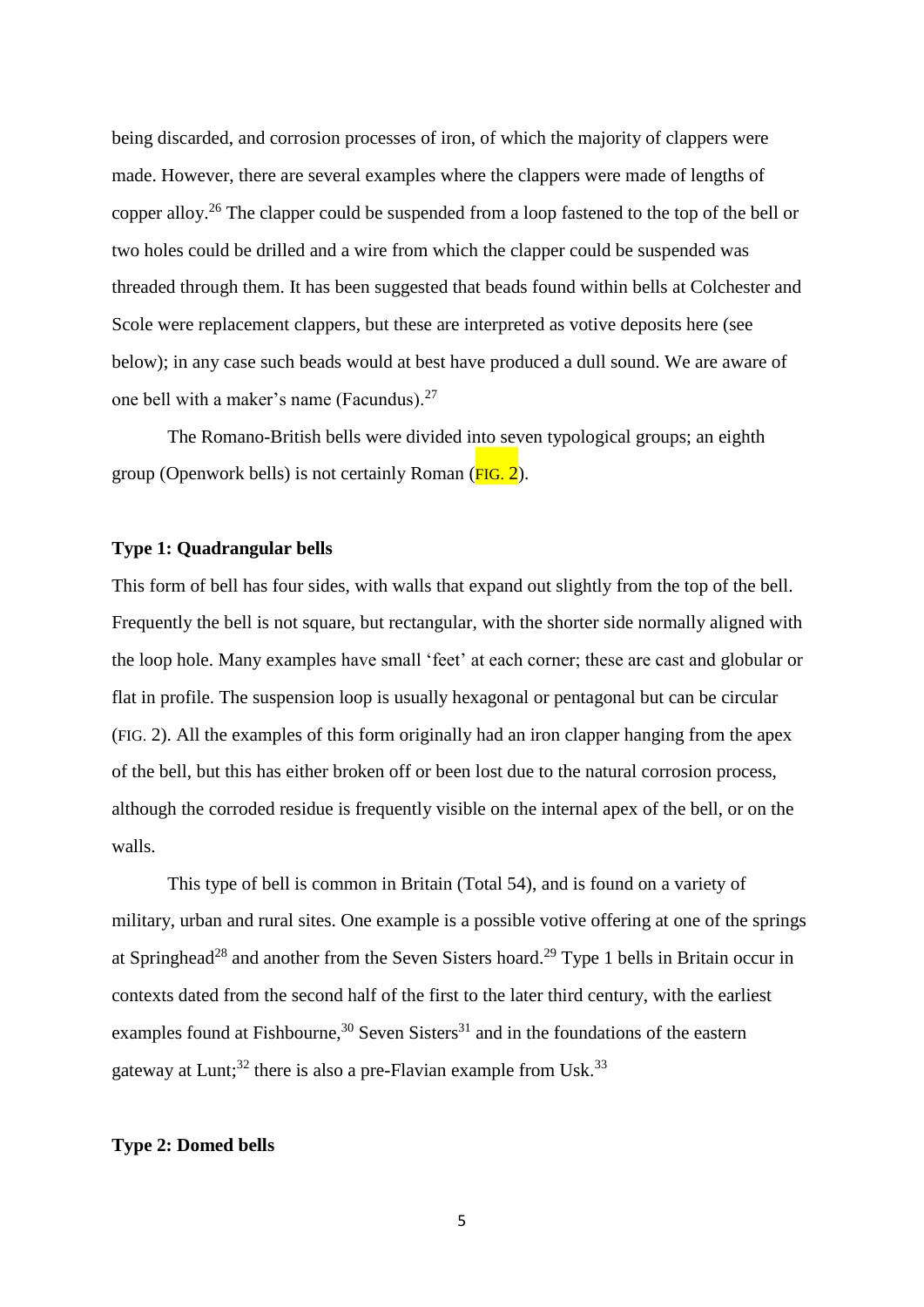Domed bells do not normally have feet, and the suspension loop is usually rounded or hexagonal but can be pentagonal. If the loop is not cast integrally with the bell, wire can be used to suspend the bell (FIG. 2). Some of the examples have incised grooves around the body as decoration; these can be below the loop, in the middle of the body or towards the base. These bells are again commonly found with the remains of iron residue in the apex of the bell, but occasionally, especially in the smallest examples found in burial contexts, they have long, straight copper-alloy clappers, which hang below the base of the bell. This is the most common type (Total 70). The domed group of bells also has a sub-group where the base of the bell has a lip (Total 10; overall Total 80).

Type 2 bells are again attested in a number of pre-Flavian contexts, notably Fishbourne,<sup>34</sup> the Seven Sisters Hoard,<sup>35</sup> Usk<sup>36</sup> and London Leadenhall Court.<sup>37</sup> There is also one in a Flavian burial from Winchester.<sup>38</sup> The many examples from later contexts extend into the third and even fourth century and may indicate that this is a very long-lived type, although some may be residual. Domed bells are known from Anglo-Saxon graves<sup>39</sup> but these were not counted here. The lipped domed bells are of similar date, with two early examples attested at Hod Hill<sup>40</sup> and Wanborough.<sup>41</sup>

#### **Type 3: Conical bells**

Whereas the body of Type 2 bells is rounded in form Type 3 bells are conical in shape (Total 46). The suspension loop is usually circular or oval but can be hexagonal, pentagonal or square. As with the domed bells there can be incised circular decoration on the body (FIG. 2). It is noticeable that the majority of Romano-British examples were recorded by the PAS, which may hint at a mainly rural distribution and which also means that there is very little contextual dating evidence. Some may be medieval, but one recently excavated from London, Paternoster Square<sup>42</sup> is from a context dated to the later second or third century and another is from mid-second-century burial at Pepper Hill, Southfleet;<sup>43</sup> both context dates chime with continental dates for this type (see below, Table 2).

#### **Type 4: Tulip bells**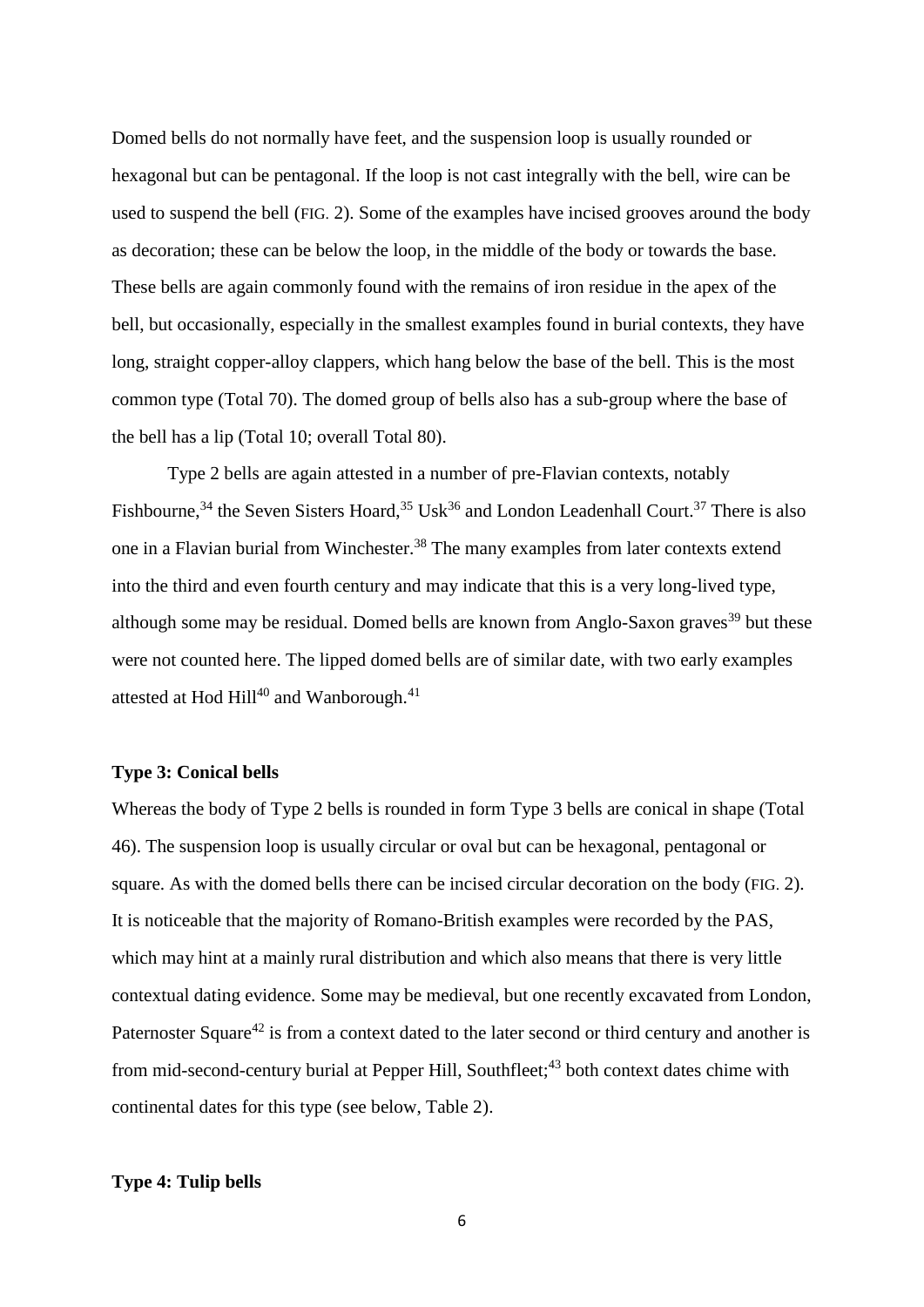Type 4 Tulip bells are in general quite large in size (ranging from *c.* 35 mm x 74 mm to 71 mm x 129 mm). The apex of the bell is rounded in shape, before narrowing and then flaring out again– very similar in form to an inverted tulip (Total 9; FIG. 2). A Type 4 bell at Binnington Carr was found with twelve silver coins of Caesar, Nero, Vitellius and Vespasian, with the latest coin dated to A.D. 75–6.<sup>44</sup> Others are found in contexts dated from the second to fourth century, probably residually.

This type of bell may have been used for ritual purposes more often than the smaller types, as one was used to contain a hoard and another comes from the temple at Wanborough.<sup>45</sup> On the other hand, the tulip bell from Canterbury<sup>46</sup> was found in the bath palaestra where it may have been used to announce the times for warm baths (see above).

#### **Type 5: Shouldered bells**

Type 5 shouldered bells are on the whole quite small in size and are characterised by a 'step' approximately one-third down from the apex (Total 19; FIG. 2). Bells of this type can have a suspension loop (circular, hexagonal or squared) or the apex can be pierced with two or four holes for suspension. Type 5 is a later form on the continent (see below) and the same appears to be true for Roman Britain, with three examples from contexts dated to the third to fourth century.<sup>47</sup> A shouldered bell is also known at London, Finsbury Circus, from a burial dated to *c*. A.D. 200–400.<sup>48</sup> The earliest bell of this type is from Corbridge from a context dated to A.D. 86–163.<sup>49</sup> A bell from Wroxeter is published as coming from fortress layers, and would thus date to A.D. 60–90 but it is quite possible that it is in fact from later deposits.<sup>50</sup>

#### **Type 6: Iron bells**

Although the majority of the bells in this study are of copper alloy, there are 8 iron bells from British excavation reports. Iron bells are likely underrepresented within this dataset, as fragmented iron bells may not have been recognised, especially in older excavations prior to the systematic use of X-ray analysis. Metal-detectorists are also much more likely to collect and report copper-alloy rather than iron objects. In most cases these are simple sheets of iron which have been cut, folded and then welded or riveted into shape; iron bells are generally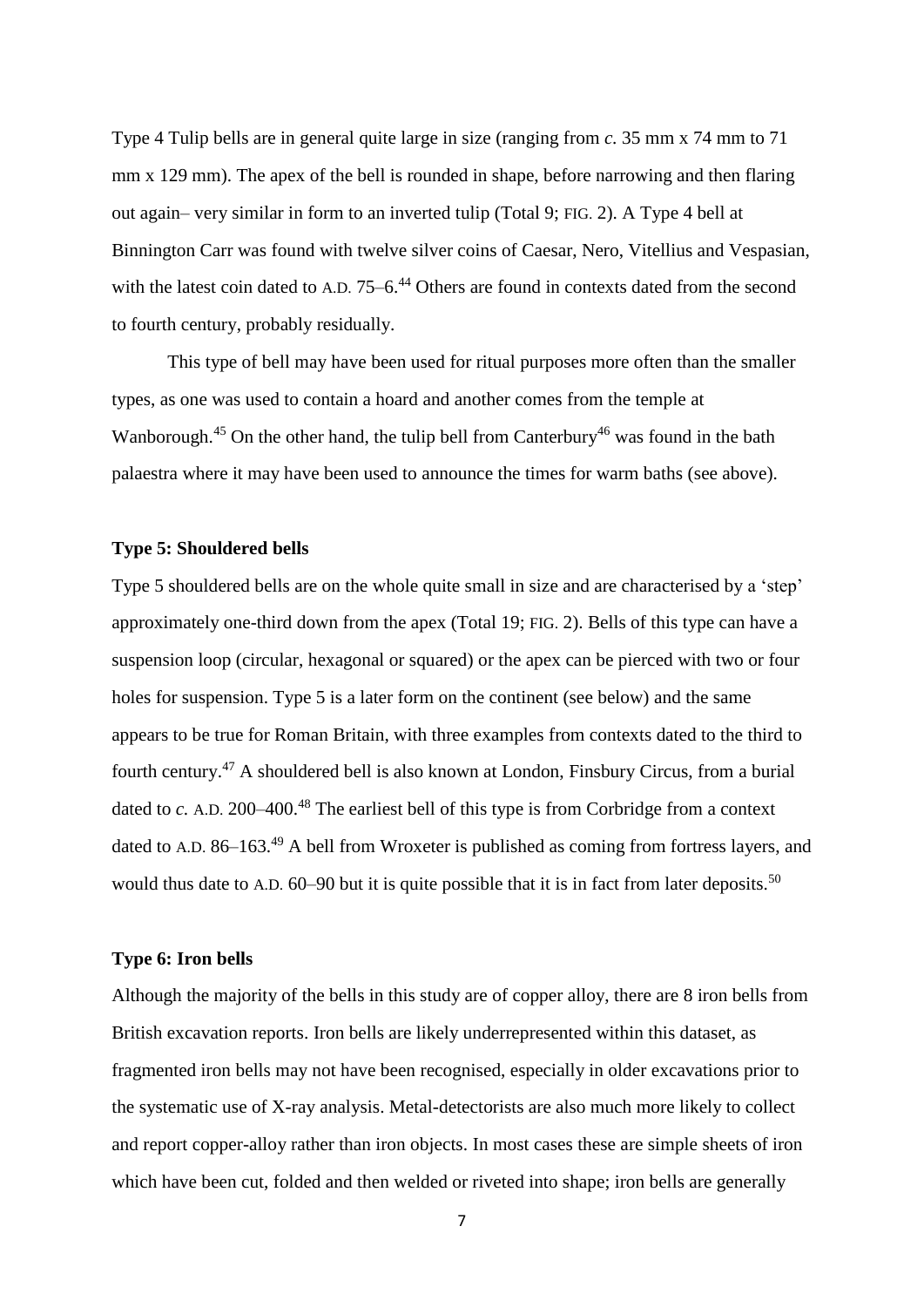much larger than copper-alloy bells, with the exception of tulip bells. Most are roughly rectangular and similar to the Type 1 bells in overall shape, though without that type's characteristic feet (FIG. 2). Two examples appear to have a copper-alloy coating, a feature also noticed on continental examples and thought to be for protection against corrosion rather than to change the sound.<sup>51</sup>

It is often suggested that iron bells are animal bells, with different sizes possibly used for goats and cattle.<sup>52</sup> It has been suggested that a large iron bell from the Bennecourt (France) sanctuary may have been worn by a sacrificial beast.<sup>53</sup>

Examples from dated contexts are known at Caerleon,<sup>54</sup> Vindolanda,<sup>55</sup> Maiden Castle<sup>56</sup> and Frocester.<sup>57</sup> This may point to a late Roman date overall.

#### **Type 7: Miscellaneous bells**

This section includes bells which do not fit into any of the other categories, often because they are fragmentary or poorly illustrated (Total 53). The unusual bells include very large examples from Wanborough (diameter 80 mm) and Castle Collen (diameter 98 mm).<sup>58</sup> A bell from an early third-century child's burial at Brougham proved difficult to classify as it is domed and lipped but also has a slight step at the apex.<sup>59</sup>

Two highly unusual bells come from the Romano-British temple on Cold Kitchen Hill in Wiltshire (FIG. 2). One has a lion's head in relief, a motif common on furniture studs, $60$ while the other is described as depicting human figures.<sup>61</sup> Relief-decorated bells are very rare; there are a few examples decorated with images of the god Bes and animal heads from Roman Egypt $62$  and the British Museum also houses a pair of miniature gold bells decorated with the labours of Hercules said to be from Tarsus, Turkey.<sup>63</sup>

#### **Openwork bells**

Not included in the original dissertation, this is a new form of bell that has recently been recognised on the PAS, with 26 examples recorded by 2016 (see Table 1). The bells are all made from copper-alloy, domed or conical in form and have distinctive triangular cut-outs, which can be arranged in a variety of patterns  $(FIG. 3)$ . The most common design consists of a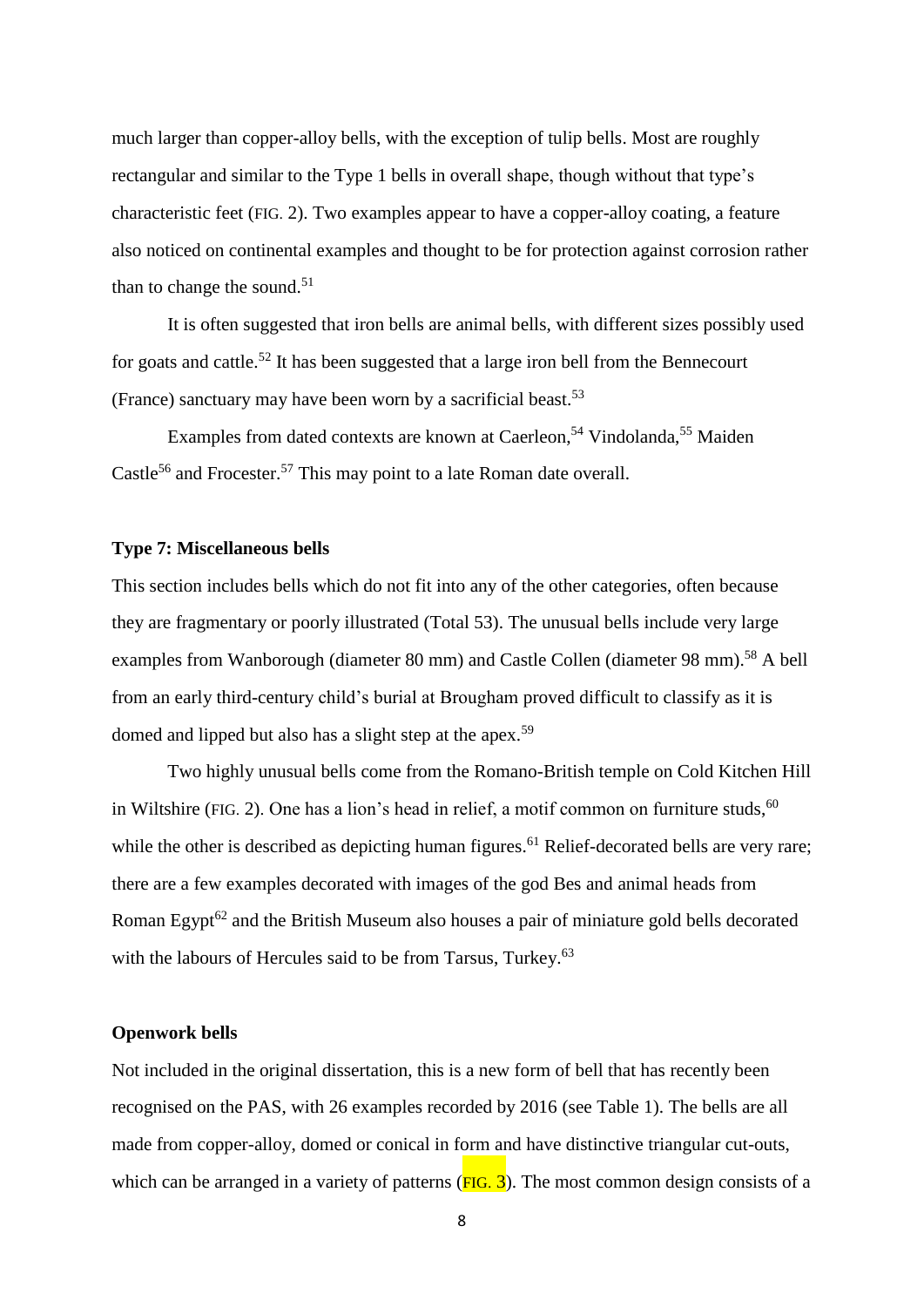band of triangles set in an alternating pattern (apex to base). The number of triangles varies (and can often not be determined as many bells are only partially preserved), with the most common number being six and the maximum  $12.^{64}$  In one case there are only four very crude triangles that all appear to be aligned the same way (base down).<sup>65</sup> Some bells are decorated with more complex patterns; thus two similar but very fragmentary examples from Norfolk and Essex appear to have two rows of triangles aligned the same way (base down).<sup>66</sup> Two additional triangles (apex down) are set above an alternating band in a bell from Suffolk<sup>67</sup> while other bells have pairs of opposing triangles separated by single triangles or other shapes. Thus SF-A755C5 from Great Barton (FIG. 3) has four pairs of opposing triangles set one above the other base to base, separated by single apex-up triangles while ESS-954081 has six pairs, either opposing triangles (apex to apex) or a triangle above a rectangle. Two very similar examples from Norfolk and Cambridgeshire have a flower design created by four inward-pointing triangles; set between them is a pair of triangles, again with the apex pointing towards each other. <sup>68</sup> Perhaps the most elaborate example has a design of two rows of alternating triangles.<sup>69</sup> While there is variation in the number and alignment of the triangles, this is clearly a distinctive form of bell, usually with pentagonal or hexagonal loops. Even where the loop shape is unusual and where production at the same workshop may be assumed, the number of triangles can vary.<sup>70</sup> Three bells cross-referenced on the PAS from Monks Eleigh, Covehithe and Beeston with Bittering either have no perforations<sup>71</sup> or circular perforations.<sup>72</sup> The clapper only survives very rarely<sup>73</sup> but several examples have significant interior iron corrosion, in some cases completely filling the triangles.

The purpose of the triangles is unclear – openwork decoration works best visually when set against leather or fabric for contrast or when filled with enamel; the latter does not appear to be the case here and the former would render the object non-functional. Perhaps the aim was simply a decorative effect or the intention may have been to alter the sound produced by the bells. Unfortunately no openwork bells are as yet known from excavated contexts in Britain, and there is consequently no contextual dating evidence. It is possible that they are a much later type, or even a modern import, although the wide spread is unlike the pattern created by metal-detector rallies where a site may have been 'seeded' with material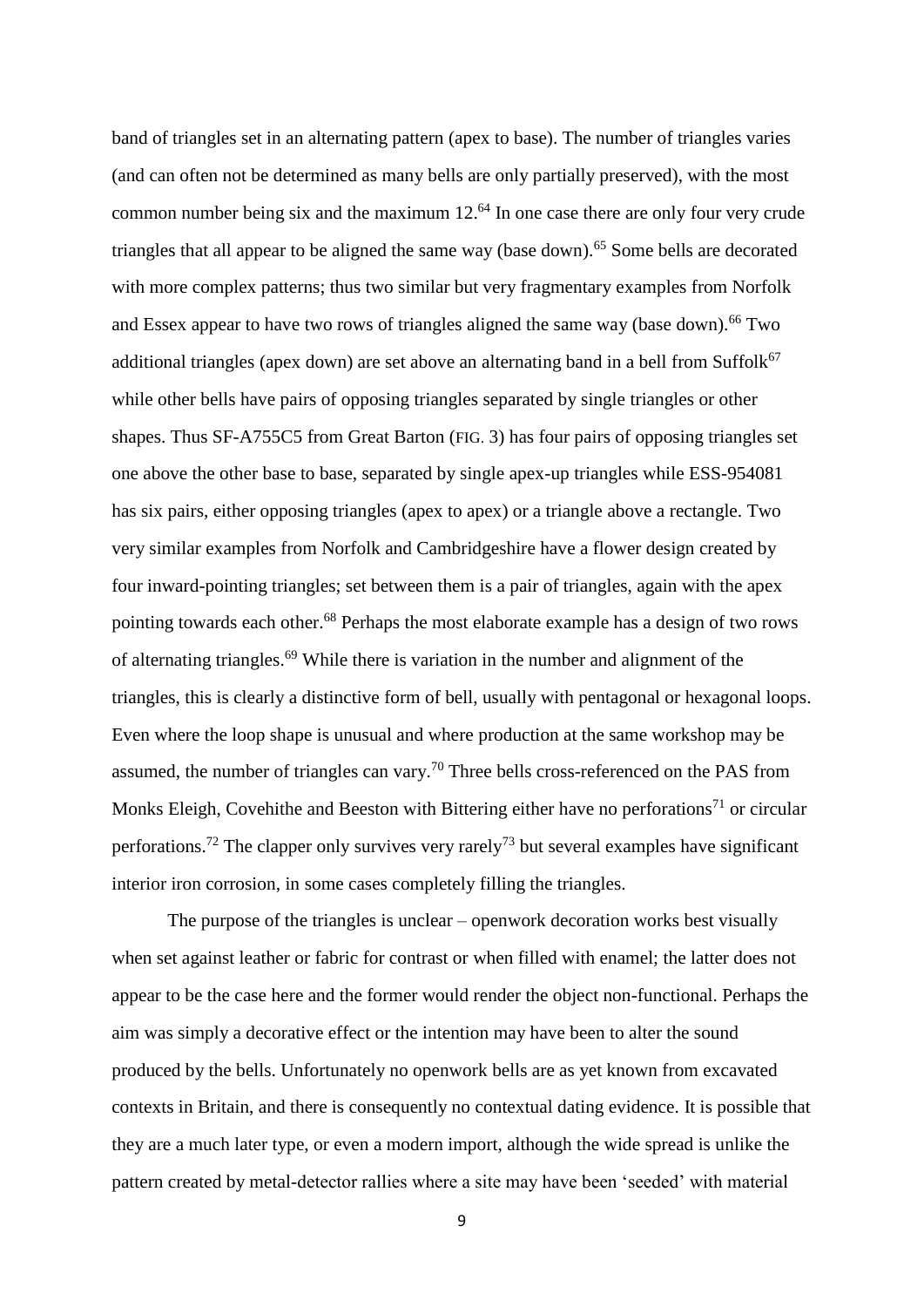bought on eBay. The distorting effect of modern imports is well demonstrated by coins with eastern Mediterranean mint marks from Scotland, which are in fact modern losses.<sup>74</sup>

Bells of this type were originally thought to be of medieval date but research on 'Norse' bells has shown all certain examples to be of hexagonal shape, often with circle-anddot decoration; the openwork bells are circular in plan and domed or conical, and the loop shapes are very similar to Roman bells. The openwork bells are broadly similar to domed bells in terms of their dimensions, ranging in height from 12 mm to 35 mm. Openwork bells also have a very different spatial distribution to the tenth-century bells with Scandinavian affiliations,<sup>75</sup> with the majority occurring in the south of Britain (see FIG. 6).

Until examples from excavated contexts are found in Britain, the date and origin of this enigmatic bell type will remain unclear. The only continental parallels we were able to identify come from the Black Sea region (see below).<sup>76</sup>

#### **Non-Roman rumbler bells**

Eight bells that appear to have a closed form, often made in two halves, and originally containing a pellet were found during the literature search (FIG. 2). Unstratified examples come from Roman sites such as Verulamium and South Shields, and from two villa sites where the bells are said to be associated with first- and second-century material.<sup>77</sup> Such rumbler bells are usually thought to date from the thirteenth century onwards although some earlier medieval examples are known from the continent.<sup>78</sup> This is not a Roman type, and it is most likely that these bells are in fact of much later date and intrusive in roman layers.

#### BELLS IN OTHER PARTS OF THE ROMAN EMPIRE

Bells are frequent finds across the Roman Empire, but it is not the purpose of this paper to offer a full review of the continental material. However, we may note some large assemblages such as Augst, Vitudurum, Kempten and Lyon.<sup>79</sup> A very interesting phenomenon is the export of Roman bells into the Barbaricum, where they have mainly survived in burials.<sup>80</sup>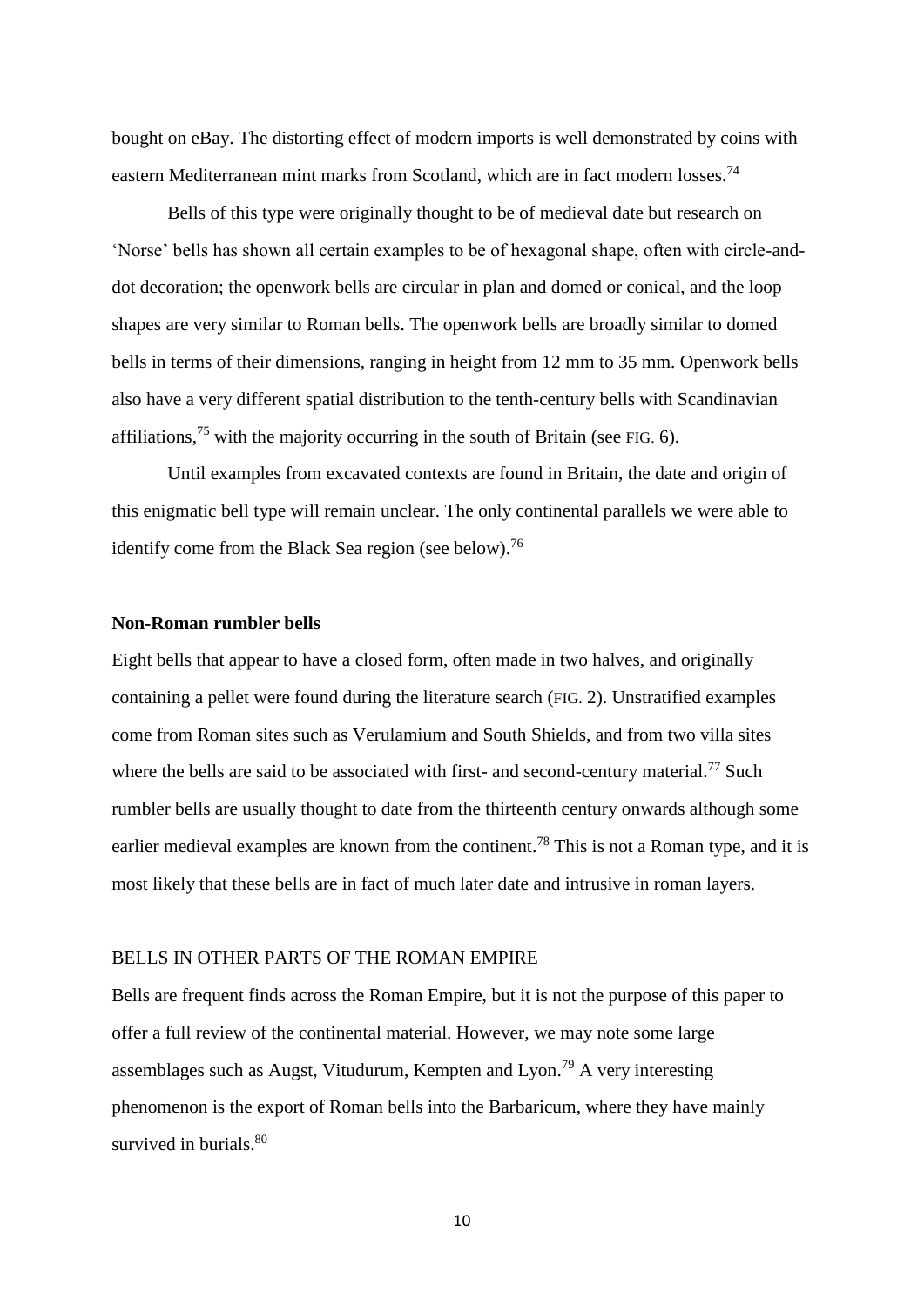Most continental typologies are based on that of Nowakowski $^{81}$  and have been summarised by Flügel.<sup>82</sup> This can be compared to a recent analysis by Nicolay<sup>83</sup> and an attempt by Furger and Schneider $84$  to modify these typologies to more carefully reflect production techniques.

The continental data compare well with the British material both in terms of typology and chronology, although the continental material obviously has an earlier start date.

#### SOCIAL AND SPATIAL DISTRIBUTION

To assess the bells' social distribution, the sites from which they were recorded were classified according to the methodology set out by Eckardt  $(FIG. 4)$ .<sup>85</sup> Major towns include London, Verulamium and the *civitas* capitals; small towns are those defined by Burnham and Wacher<sup>86</sup> and military sites encompass legionary fortresses, auxiliary forts and marching camps and their associated *vici*. In cases where there is both a military and an urban site (e.g. York or Colchester) and finds are without exact findspots or stratigraphic information, the value is split. The finds from the Romano-British countryside are divided into those from villas, those from other small settlements or shrines and the many bells recorded by the PAS, which do not have archaeological contexts but are likely to be from rural settlements.

The social distribution is heavily skewed towards the PAS data, which hugely increases the number of bells that probably came from rural sites; among the excavated sites military and urban settlements dominate. The context categories can then be broken down further to identify bells that were found in burials, hoards or temple areas (see below).

In terms of the spatial distribution, it is clear from the just over 300 bells recorded that these objects were in common use throughout *Britannia* (FIG. 5)*.* They are found as far north as Scotland<sup>87</sup> and as far south as the Isle of Wight, with multiple finds mainly from major sites such as Colchester and London. A group of fourteen quadrangular bells were found at Coggeshall, half way between Colchester and Braintree, Essex. Denison<sup>88</sup> has claimed that the fact that they were discovered 'in a ring' meant that they were buried deliberately, '*perhaps as part of some forgotten ceremony*'. Others suggest that they were accidently lost on their way to market; all 14 are of the same type but slightly different dimensions and they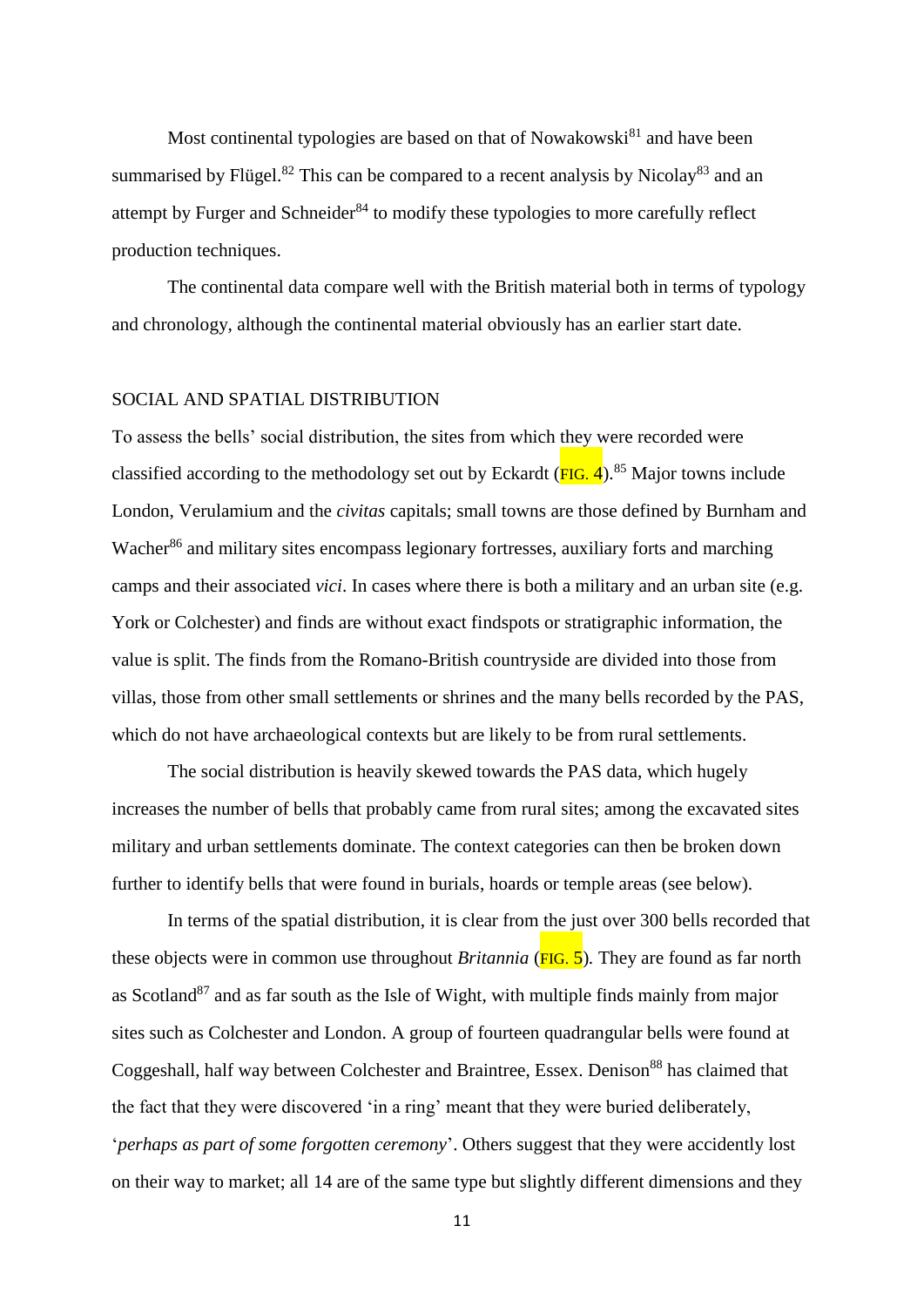may have been tied together for safe transport.<sup>89</sup> Areas with few or no bells such as the Weald, the south west and north-west may reflect ancient practice but also of course patterns in settlement, metal-detecting and excavation; the concentration in East Anglia is typical of PAS data, for example, and reflects the fact that 153 of the 303 bells recorded here come from metal-detected finds.<sup>90</sup>

For the purpose of this paper we have only mapped Openwork bells in detail as this is an unusual and new form of *possibly* Roman date. It is evident that this type has an essentially southern (and south-eastern) distribution ( $FIG. 6$ ). The most northerly example recorded by the PAS are Yorkshire (Grimsby and Skirpenbeck). The overall distribution varies from that of Norse bells,<sup>91</sup> and would appear to be more typical of either Anglo-Saxon or Roman objects, with the multiple finds in the east characteristic of many PAS maps and essentially reflecting metal-detecting patterns.<sup>92</sup> A number come from near Roman roads (e.g. Skirpenbeck, Stoke Hammond, a group in Norfolk around the terminal of Peddars Way) and this may hint at the means by which these particular objects were moved across the province.

We have been unable to find published parallels for this bell type in Britain and across the Roman Empire. However, there are strikingly close examples from a very distant region, namely the area around the Black Sea (see Table 3,  $FIG. 7$ ).

These bells all have various arrangements of alternating and opposing triangles in the same style as the British examples, and similar loop shapes. Where this information is available they are perhaps slightly larger than the British examples (e.g. heights of 3.9 and 4.8 cm) but overall they are clearly very similar to the British PAS bells. Only one (Valea Lupului, Romania) is of a late Roman date while the remainder are thought to date to the (?later) first century. 93

Recently, Daniel Kostromichev has kindly drawn our attention to further examples from the region ( $FIG. 8$ ). They are also generally dated to the first and second century and broadly associated with Sarmatian groups, and many come from burials, including those of children.<sup>94</sup> There are conflicting views as to the place of manufacture of these perforated bells. Nowakowski<sup>95</sup> sees them as 'East-Sarmatian' products, or perhaps more broadly as local to the Black Sea region; however, Simonenko *et al*.<sup>96</sup> note that the form is rare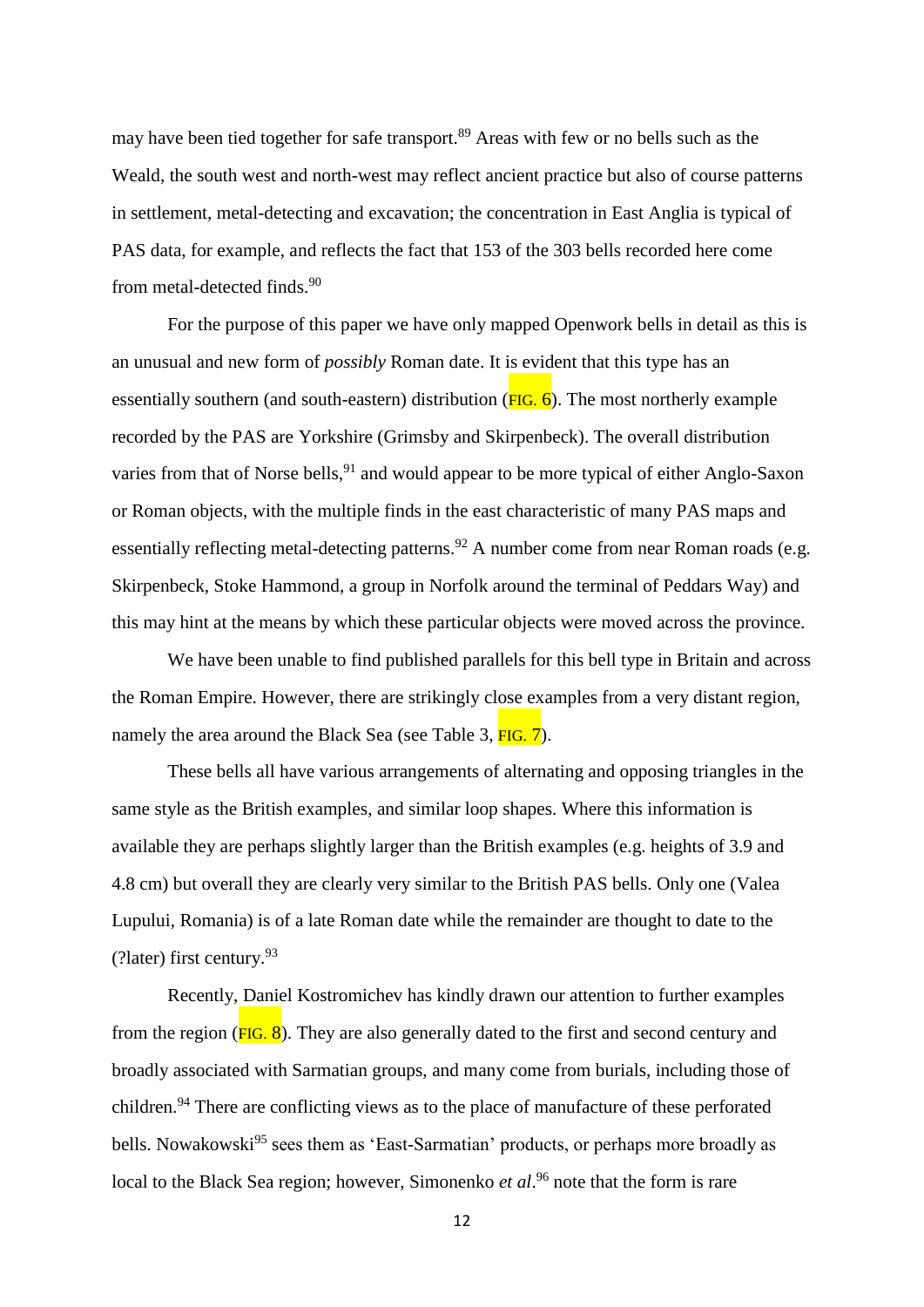compared to plain bells in the same region and suggest that they may be imported although they do not specify where their source may lie. Standard Roman bells are quite commonly found in cemeteries within this region, where they can occur on items of female costume such as belts.<sup>97</sup> Thus by no means all bells in this region are of the openwork type.

If we assume that the British finds are genuine and of Roman date, it is difficult to explain their relationship with the Russian and Ukrainian parallels. The Black Sea region was wealthy in Antiquity, and from the first century B.C. Roman onward control increases through the establishment of provinces (Pontus and Bithynia, Moesia), the transformation of the Bosporan kingdom into a client kingdom and the presence of Roman garrisons in the Crimea; in general, the whole region was closely connected to the Mediterranean and the wider Roman Empire.<sup>98</sup> However, trade and general contact ought to result in finds across the Mediterranean or along the Danube. This is the case for cast buckles that were part of Roman military costume and widely copied in the Black Sea region; they are usually dated to the second quarter of the second century to the early fourth century and occur not just in the Crimea but along the Danube and Rhine as well as in Britain.<sup>99</sup>

The occurrence of bells of this form apparently only in two regions without finds from the intermediate areas might appear to be more typical of the movement of people, most likely connected to the military. Movement of objects or people from the Black Sea to Britain may be thought to relate to the presence of Sarmatians in *Britannia*, a phenomenon that has been much debated. While there is epigraphic and sculptural evidence, the suggestion that objects such as gold-in-glass beads indicate a Sarmatian presence is much more contentious; in any case any Sarmatian presence is usually thought to date to the reign of Marcus Aurelius and later.<sup>100</sup> The Roman military presence on the Black Sea coast and the Crimea is now quite well documented<sup>101</sup> and the date of the bells may relate to a peak of Roman military activity during the Neronian period<sup>102</sup> but to our knowledge only one of the units attested in the region has possible links with Britain. However, while Legio VIII is attested in Moesia most commentators are now not certain that this unit was involved in the conquest of Britain as had been previously thought.<sup>103</sup>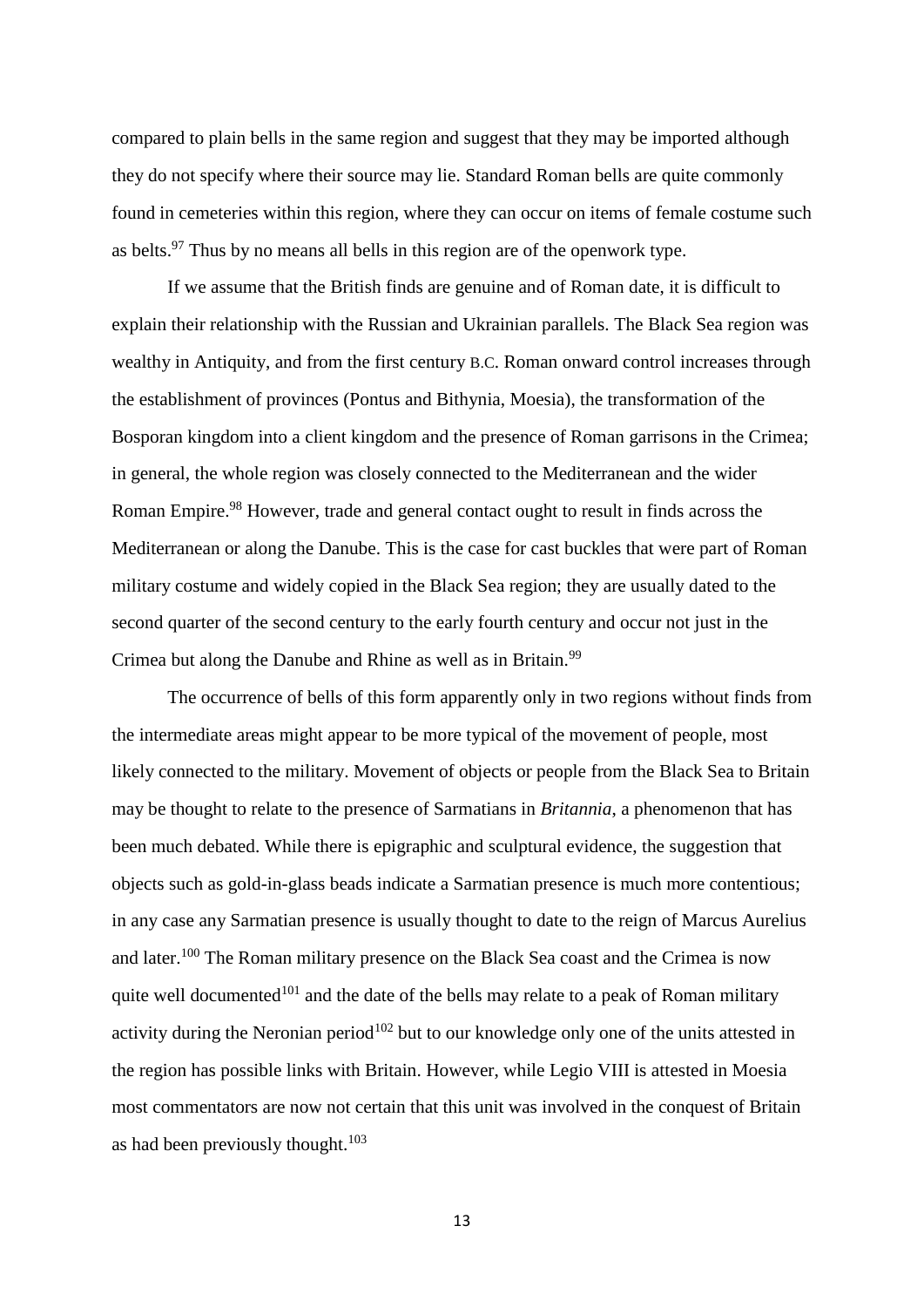No firm conclusion can be drawn at this point, but it is hoped that bells with triangular openwork are found in stratified contexts in the future so that their origin and date may be resolved.

#### THE RITUAL AND APOTROPAIC FUNTION OF BELLS

One of the most intriguing aspects of the bells was their use as part of apotropaic or 'good luck' charms, and the part they played in both burial and religious rituals. This section will not only examine the bells from *Britannia*, but also examples for which ritual use can be suggested both in the Empire and the *Barbaricum*. Bells are thought of as magical in other cultures and times, for example in pre-Columbian Mesoamerica where bells '*offered protection in war and structured rituals that celebrated fertility and regeneration*' and the sounds and colour of the metal '*constituted a system of visual and aural symbols that created*  and recreated the experience of the sacred'.<sup>104</sup> A handbell or set of small handbells is rung at significant moments during the Catholic mass.

*Tintinnabula* were wind-chimes to be hung out in the garden or courtyard, which make a pleasant tinkling noise as they blow in the breeze. However, they also functioned as apotropaic charms against the 'evil-eye'. Approximately thirty examples are known, and most form part of a group of *ithyphallic* objects in order to give the owner a perceived sense of extra good luck. <sup>105</sup> Other examples of bells used in domestic ritual are also known. Seven bells were suspended from a bust of Mercury from Orange, France (FIG. 9).<sup>106</sup> Some hoard finds containing copper-alloy figurines that are presumably derived from shrines include bells, such as those from Brèves and La Comelle-sous-Beuvray. 107

That bells were associated with luck is also demonstrated by the dice tower from Froitzheim (Germany), where originally three bells hung just above the stairs down which the dice would have tumbled. <sup>108</sup> Another curious example comes from a grave in Rebenstorf (Free Germany), where a bronze container has three small bells fitted to its outside, possibly to protect its contents.<sup>109</sup>

Bells with beads inside them may have functioned as votive offerings. In Colchester Culver Street a Type 1 bell was found in the floor make-up/dump of Building 120.<sup>110</sup> Inside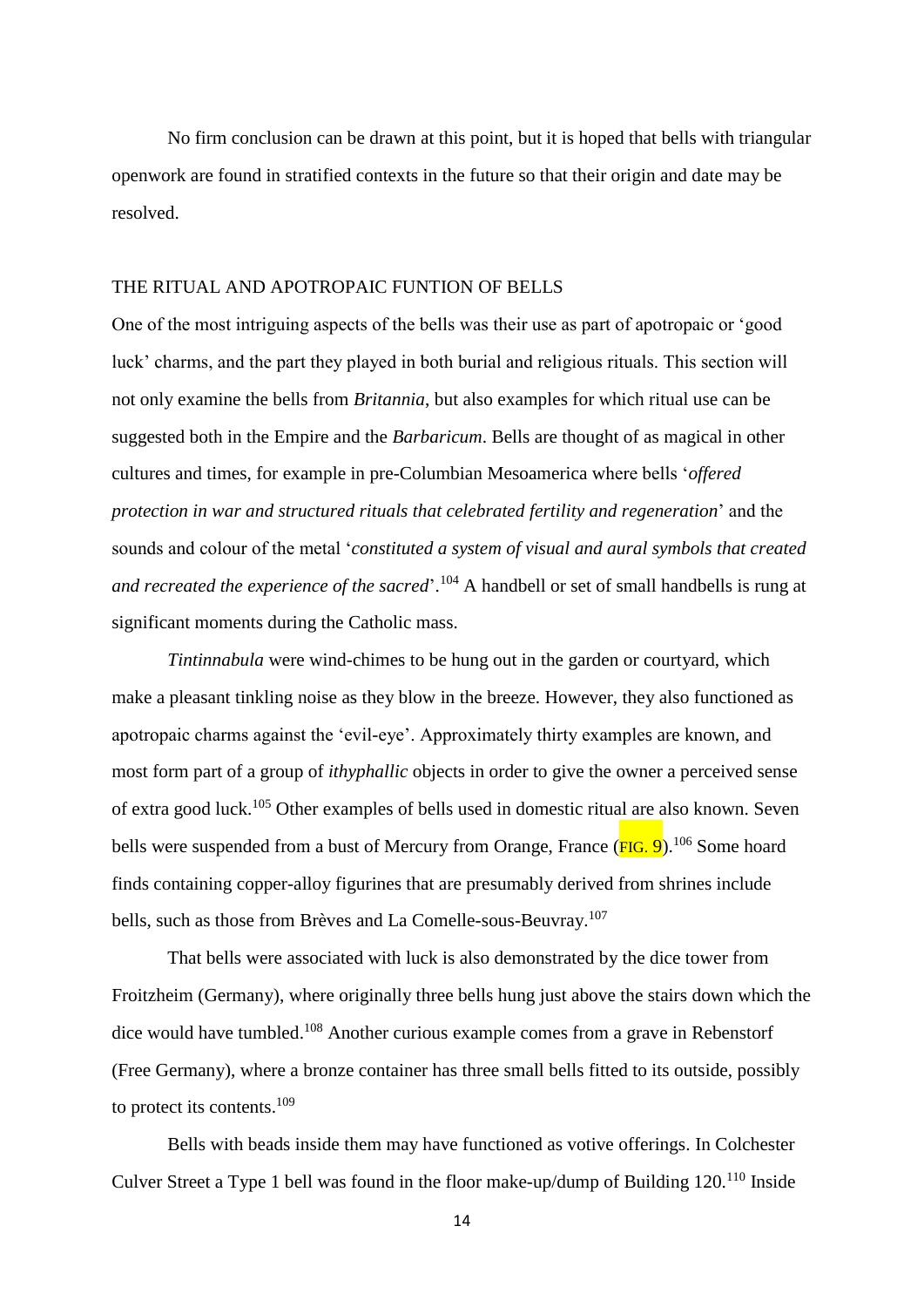the bell was a blue frit melon bead. More recently, at the Roman small town of Scole in Suffolk, a Type 4 tulip bell was discovered underneath a packed flint threshold to a small building.<sup>111</sup> Once it was conserved, three blue frit melon beads were discovered inside the bell. Beads, and especially melon beads, were thought to have magical properties and may have been associated with bells as amulets, as in a small hoard from Augst (Switzerland), which contained melon beads, bronze rings and bells.<sup>112</sup> Two melon beads were found strung along with a bell, pierced coins and boar tusk amulets in a child's grave at Rouen, France.<sup>113</sup> In the Winchester Grange Road grave discussed below both a bell and eight melon beads were among the finds.<sup>114</sup> At the Bloomberg (London) site a melon bead was found in association with a bone hand and phallus amulet. $115$  Overall, the deposition of beads and bells in doorways might therefore point to them acting as protective or votive offerings.<sup>116</sup>

#### BELLS IN THE FUNERARY RECORD

One context in which bells may have served an apotropaic function is as amulets, and this is occasionally evident in the funerary record.<sup>117</sup> For example, in several of the catacombs of Rome, bells were found to have been placed in the soft mortar surrounding the *loculi* (niches) of children.<sup>118</sup> In Pompeii's Porta Nocera cemetery a child aged between three and ten months was buried with a phallic amulet and a bracelet with an attached bell; this is thought by the excavators to be a girl. <sup>119</sup> Martin-Kilcher, in her discussion of *mors immatura*, discusses the number and variety of amulets that have been found in the burials of young women, and classifies them as *crepundia*, or objects that rattle or make a noise.<sup>120</sup> These were either worn on a string, chain or on rings and it is thought that their noise was important for their 'effect and function', in this case the protection from the dead.<sup>121</sup> There are many examples of bells in continental graves, including those of children.<sup>122</sup> Bells occur in children's graves in Gaul, often associated with other amulets or protective charms.<sup>123</sup> From Arras there is an example of a child's grave where a bell is combined with a phallic amulet, much as in the Colchester grave discussed below.<sup>124</sup> Bells were used in the Byzantine period to ward off evil spirits, especially from children; John Chrisostom condemns women for tying bells to the hands of children in the late fourth century but there are Byzantine graves with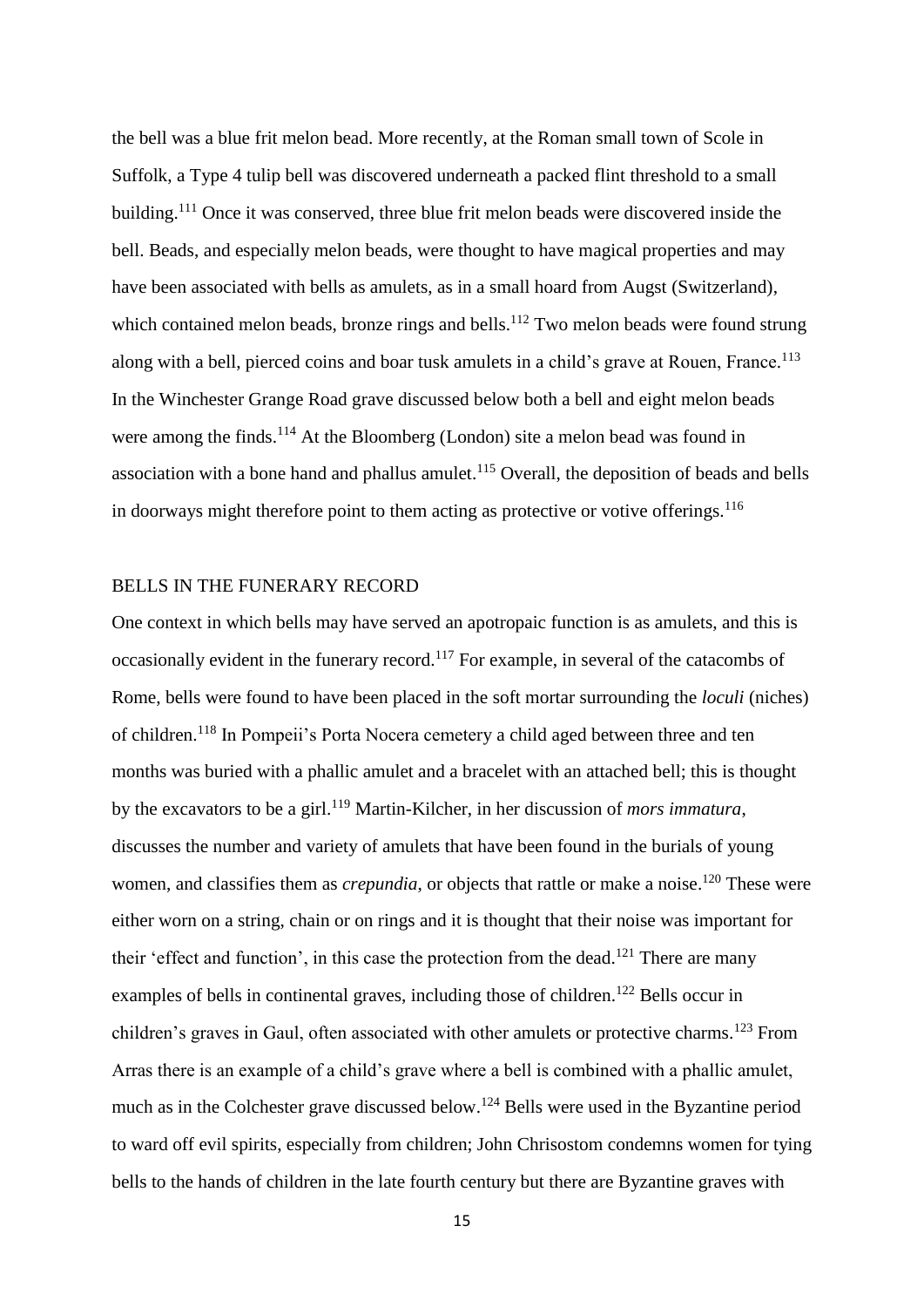bells demonstrating that this practice existed.<sup>125</sup> Bells also occur in Anglo-Saxon graves, where they are usually interpreted as belonging to animals,<sup>126</sup> but this should perhaps be rethought.

In the Romano-British dataset 17 bells were found in 16 graves; there is also one (No. 102) that could not be attributed to a specific grave in the densely packed Trentholme Drive cemetery at York.<sup>127</sup> Where sexing and/or ageing was possible, these are the graves of either women or young children (Table 4).

Female graves were identified both on the basis on osteological information and grave goods. At the St Bartholomew's Hospital site in London a bell was found in the fill above the coffin of a young female, aged 17–24, who had been buried with seven bracelets and two finger rings placed onto her chest.<sup>128</sup> The late Flavian Grave 2 at Winchester Grange Road contained feasting (a shale tray, multiple ceramic vessels, copper-alloy and glass jugs) and writing (a seal-box, <sup>129</sup> two styli, a pen knife, an iron double-ended spatula) equipment as well as 18 glass counters, a spoon, melon beads and a piece of banded flint. The grave was mistakenly thought by Biddle to be male on the basis of the grave goods but the osteological analysis suggested that 'the cremated remains are those of an immature individual, perhaps a teenager or a fairly slender female'.<sup>130</sup> Multiple beads and in one case a hairpin from two graves at Winchester Victoria Road suggest that they are of females; one is an adult but the bone for the other is lost.<sup>131</sup> In a first-century A.D. cremation at Winchester Hyde Street a mature woman was buried with a child of *c.* 3 years, and it is not possible to determine with which individual the bell was associated.<sup>132</sup> In the Pepper Hill cemetery at Southfleet a woman was buried with an infant; the only grave goods accompanying the second-century urned cremation were the bell and a torc-twisted bracelet or necklace.<sup>133</sup> At the Finsbury Circus site in London the inhumation grave (dated to *c.* A.D. 200–400) of an unsexed adult aged 36–45 years buried with an infant, possibly a neonate, cradled on the chest is probably that of a woman. Two ceramic beakers were placed by the right shoulder and by the skull of the adult; the bell was found on the right side of the adult's pelvis, by the feet of the infant.<sup>134</sup>

All remaining graves are those of children, with three known from the later Roman Colchester Butt Road cemetery. The bell from G1 was found in the grave of a girl around ten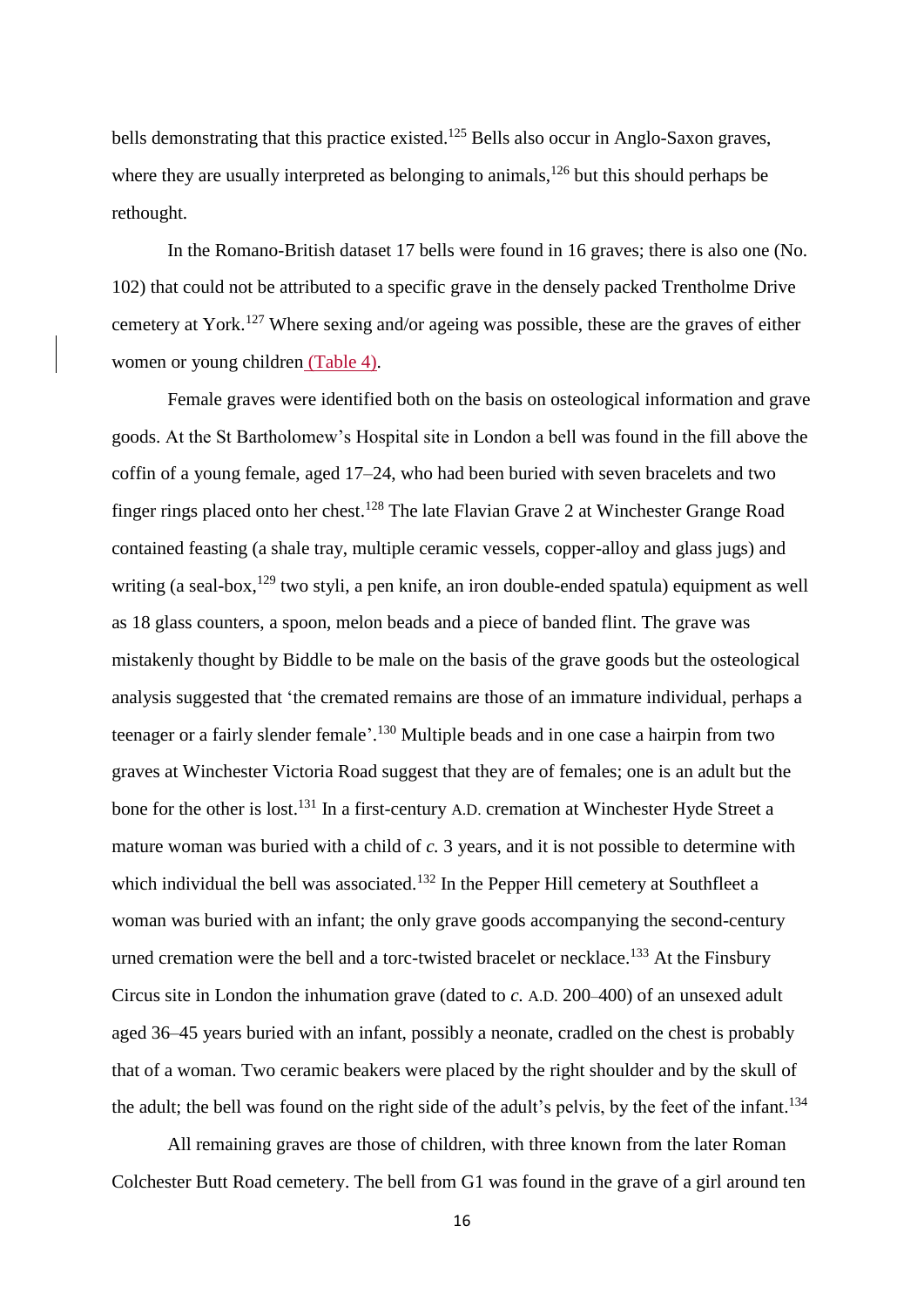years of age, and was attached to a copper alloy armlet on which there was also a bead.<sup>135</sup> The second grave, G94, is the inhumation of a child and contained two bells on a short length of chain.<sup>136</sup> Both date to Period 2, the mid- to later fourth century. The final grave, G278, contained what appears to be a chain purse containing several amuletic objects. Among the objects were the bell, an amber pendant in the form of a human head with a possibly phallic nose, a small copper alloy horned phallus and two pierced coins  $(FIG. 10)$ . This grave is dated to Period 1 (pre-A.D. 320/40); there was no evidence of any remains in the grave, but the size of the grave cut indicated that it, too, belonged to a child.<sup>137</sup> At a grave in Guilden Morden the bell was hung on the wrist of a child of unspecified age, together with two beads.<sup>138</sup>

One burial from Chichester (Burial Group 11) contained a child burial with grave goods consisting of an iron bell, a red-slipped carinated bowl with a graffito of a cross on the base, and a small pebble.<sup>139</sup> The authors claim that both the bell and the pebble represent toys, but they could also be classed as *crepundia*. At the military cemetery at Brougham, which is argued to be the final resting place of people with Danubian origins, a bell was placed (apparently unburnt) into the BB1 jar that also contained the cremated remains of a 3– 4 year old child; there were three further ceramic vessels, one of which covered the jar.<sup>140</sup> A bell and a single nail were found in a neonate's (0–4 weeks) burial at Springhead, Kent, and both may have had an apotropaic meaning for the parents.<sup>141</sup> It is possible that the vessel into which the newborn had been placed contained the remains of another neonate; it was placed in one of the sanctuary areas of the site (Property 2, which includes a temple).

While a small dataset, the evidence from Britain certainly seems to suggest that bells were used as amulets, sometimes associated with other apotropaic objects such as a pierced dog's canine or melon beads; they were especially associated with children and women.

#### THE RITUAL USE OF BELLS IN TEMPLES

*Tintinnabula* may have been linked to Priapus and at Aventicum (Avenches, France) a large Type 2 bell with a dedication to Mercury was discovered just to the west of the sanctuary area of the town.<sup>142</sup> Although only a small fragment of the bell survives, the key fragment with the inscription to *Deo Mer* still survives. Although inscribed bells are rare, several have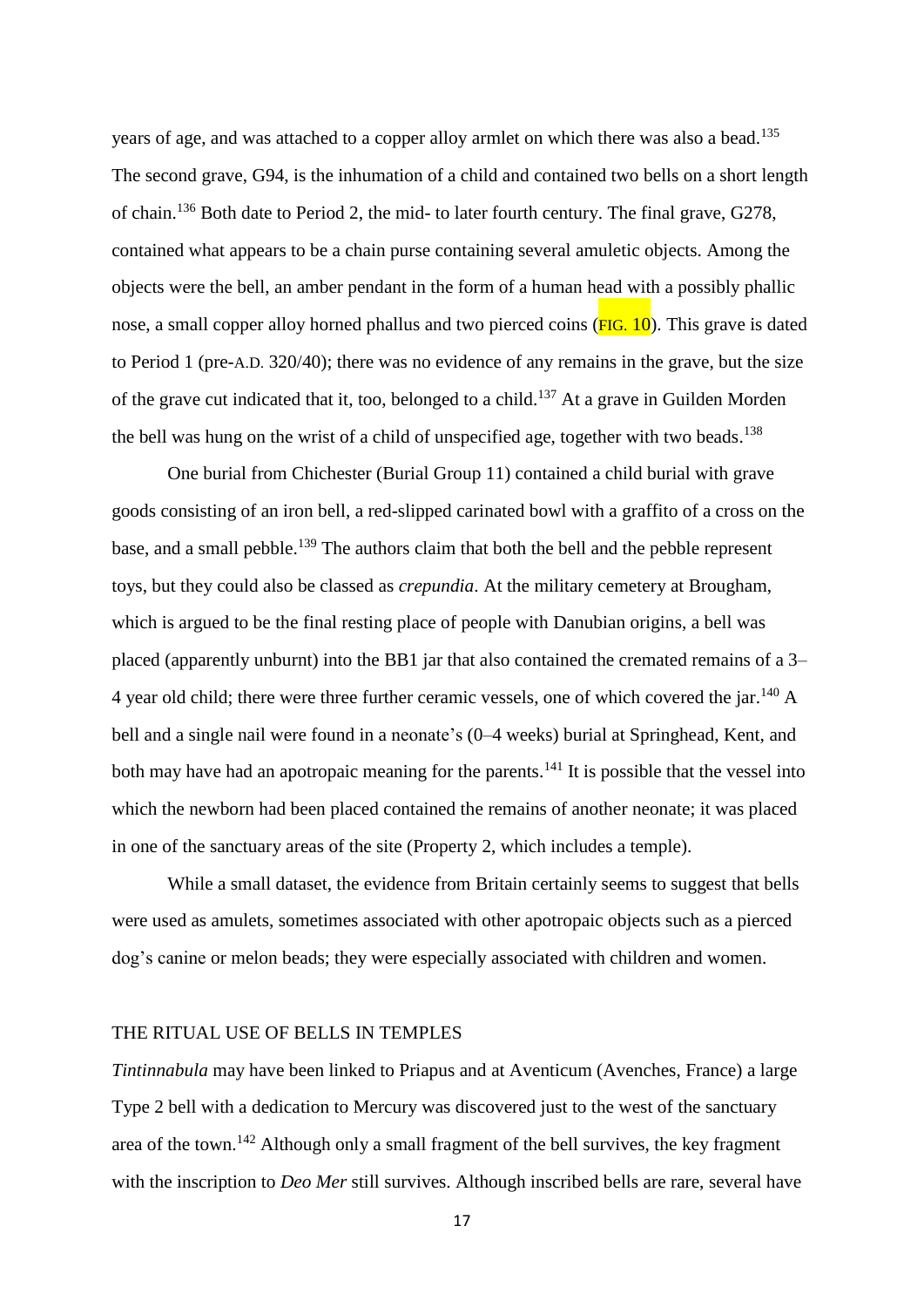been found on the continent with inscriptions to Mercury, perhaps invoking his role as mediator between men and gods.<sup>143</sup> Generally, an association of bells with sanctuaries has been suggested, as with the bell from the temple at Sichelen and votive deposit of eight small bells from the sanctuary at Les Bolards, Nuits-Saint-Georges, France.<sup>144</sup>

Bells have also been found on a number of Romano-British temple sites. Two bells from the poorly understood religious complex at Cold Kitchen Hill in Wiltshire have figurative decoration that may be of ritual significance. One is decorated with a lion's head, the other has two human figures.<sup>145</sup> At the Green Lane site in Wanborough, Wiltshire, a Type 4 Tulip bell was discovered in the area around the religious site and the author believes that it may have either hung around the neck of an animal, or may have been used during rituals.<sup>146</sup> Bells have also been found on temple sites at Maiden Castle,<sup>147</sup> Corbridge,<sup>148</sup> Haddenham<sup>149</sup> and Woodeaton. <sup>150</sup> In all these instances there is no certain association with the temple and the activities that took place within it, but for the Mithras cult a case for the ritual use of bells can be made. This secretive cult, mainly associated with the military and only open to men, held their meetings in cavern-like locations, so recreating the myth of Mithras, who slayed a bull in a cave.<sup>151</sup> At Segontium (Caernarvon) several iron fragments were found at the base of an altar within the third-century mithraeum, which are thought to be from a tall candleholder or standard; a small copper alloy bell may have been hung from its two arms.<sup>152</sup> Another bell of Type 2a form was found in the Mithraeum at Tienen in Belgium<sup>153</sup> and two iron bells are known from the mithraeum at Strassbourg.<sup>154</sup> It has been suggested that bells were rung to increase the audience's attentiveness at certain points in the narration of the myth. 155

In some cases bells were among votive offerings, most notably in the case of Coventina's Well on Hadrian's Wall. <sup>156</sup> In a less formal context, it is also possible that the bell found with Roman pottery, an iron knife, oyster shells, burnt sticks as well as human and animal bones in a deep shaft at Plumstead were ritual offerings. 157

#### BELLS IN HOARDS

Several bells have been discovered in hoards in Britain. At Binnington Carr in North Yorkshire, a Type 4 Tulip bell was discovered in a ploughed field in 1876.<sup>158</sup> Placed inside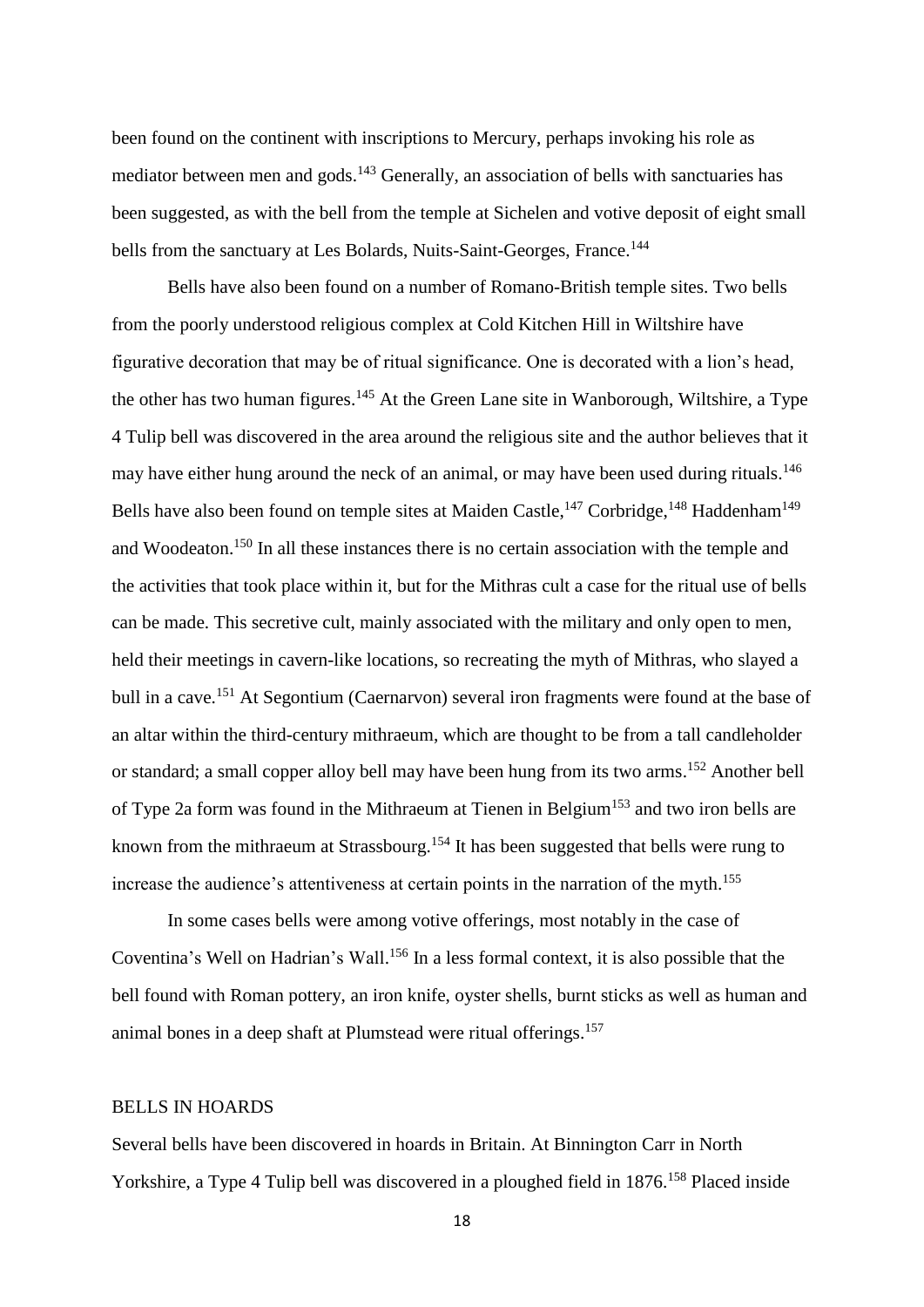the bell were twelve silver coins, including one of Julius Caesar (49–44 B.C.), Nero (A.D. 54– 68), three of Vitellius (A.D. 69), and seven of Vespasian (A.D. 69–79). At the Saxon Shore Fort of Burgh Castle, Norfolk, a Type 1 Quadrangular bell was discovered in a pit with a hoard of glass vessels and a small bronze vessel. The hoard was placed in a bronze bowl, and all the items were contained within an iron-bound bucket.<sup>159</sup> Two bells were part of the Seven Sisters (near Neath, Wales) hoard discovered in 1875 and dated to A.D. 50–75 on the basis of Roman military equipment; the 37 objects recovered consist of horse gear, tankard handles as well as ingots, scrap metal and two casting jets, with the latter leading to the suggestion that this could be a metalworker's hoard.<sup>160</sup> The hoard comprises objects of both 'Roman' and 'native' style and manufacture; more recent metal analysis showed differential use of alloys and the uptake of Roman techniques such as brass and enamels in the post-conquest period. 161

Bells also occur in hoards on the continent, both within the Empire and in the Barbaricum; examples include the hoard associated with a shrine to Dolichenus at Mauer-ander-Url in Austria<sup>162</sup> and the so-called Alemannic booty from the Rhine at Neupotz, Germany.<sup>163</sup> At Havor, in Gotland, a hoard was buried within a ring fort, which on the evidence of the finds was of first-century date. <sup>164</sup> The hoard consisted of a bronze *situla*, a large gold torc, a wine ladle and strainer and two large Type 4 Tulip bells, which had been tied to a ring using a leather strap. Beside the bells were a stack of small copper alloy saucepans, placed one inside the other.<sup>165</sup>

River finds may be seen as votive but unfortunately the only information for the example from the Thames (No. 4) is that it came from the northern foreshore.<sup>166</sup>

#### **CONCLUSION**

This study analysed a corpus of just over 300 published and unpublished bells from Roman Britain, with a database of this material now available on the ADS website [\(https://doi.org/10.5284/1043774\)](https://doi.org/10.5284/1043774). It has identified clear types, and explored their possible functions. While iron bells may well have been used for animals and large forms such as tulip bells may have functioned as door, market or warning bells, many of the smaller forms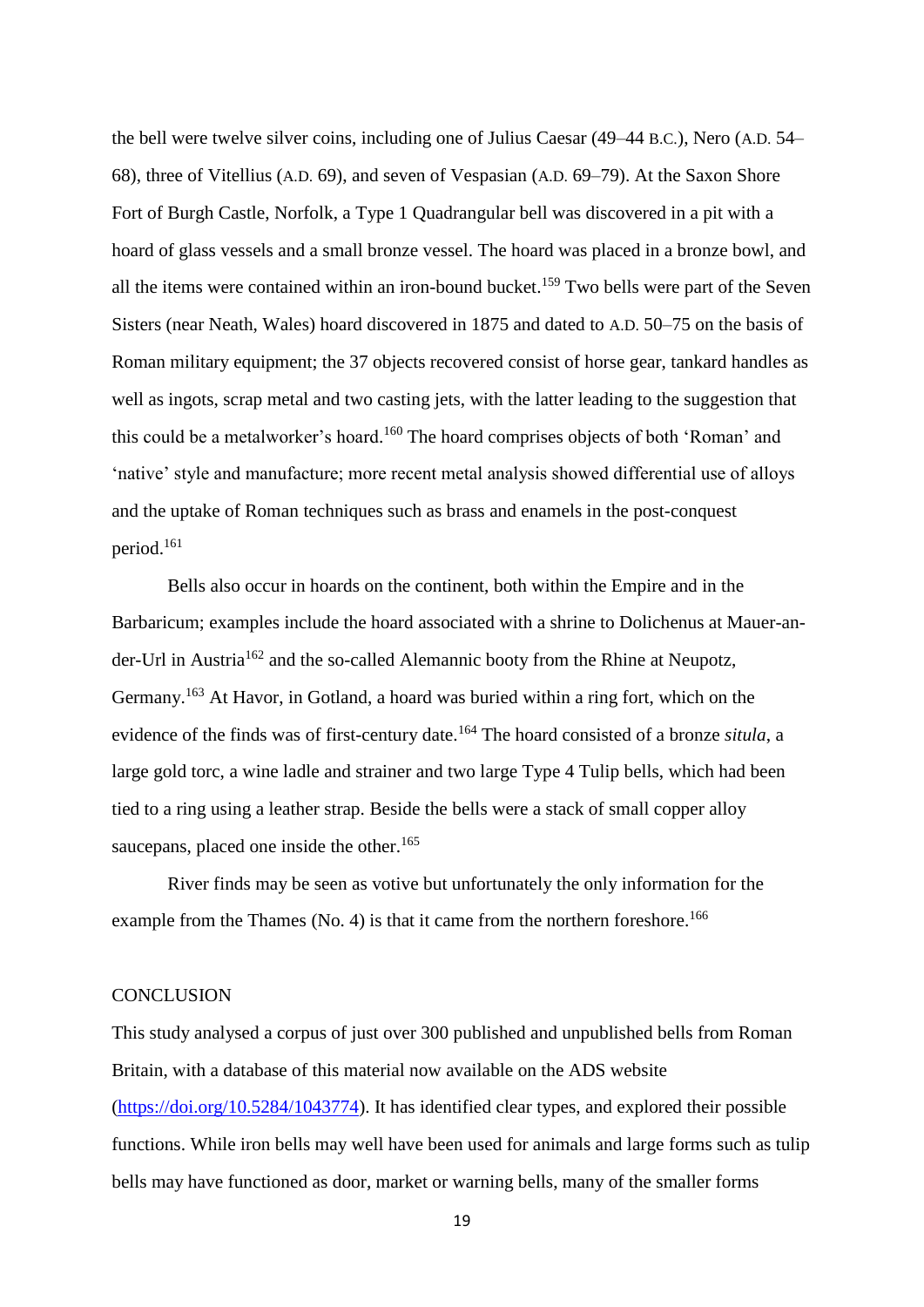appear to have had broadly amuletic or apotropaic functions. The use of a bell clearly depended on its size and material, and some objects appear to show long use, possibly in a variety of functions. We have summarised the available dating evidence from the province and the Continent, demonstrating that bells were used throughout the Roman period but with a peak in the first century.

Many of the types can be paralleled on the continent but this paper also identified a new bell type, which is characterised by triangular cut-outs in a variety of arrangements. Unfortunately all examples from Britain were recorded by the PAS, with none known from excavations. This is an unusual pattern, given that quite significant numbers have now been recorded but there is no particular reason for seeing the PAS finds as modern imports. The finds come from widely dispersed sites (i.e. not from a small number of rallies by the same metal-detecting club) and while some are well preserved there are also many fragmentary examples, Doubts remain whether this openwork type really is Roman but it differs in details of design and distribution from early medieval bells. The only parallels we were able to identify are of first-century date and come from graves in the Black Sea region, a pattern that is difficult to explain. It is hoped that future finds will come from excavated contexts, so that the type can be more securely dated and its origin established.

An analysis of social distribution suggests that bells were used across the settlement hierarchy; among the excavated material there is an emphasis on military and urban sites but this is balanced by the new data available from the PAS, which shows the widespread use of all types on rural sites. Bells occur on temple sites and in hoards but contextual information for temples is quite poor, and they may occur in hoards for their metal value, as containers or for the sound they produced. We have much better information on the use of bells as amulets, in particular from the graves of children and young women. In these cases, it must have been the sound of the bells that exerted magical and protective powers. As suggested by Schoenfelder and Richards bells represent an 'audible form of ostentation'<sup>167</sup> and, we would argue, magic.

#### APPENDIX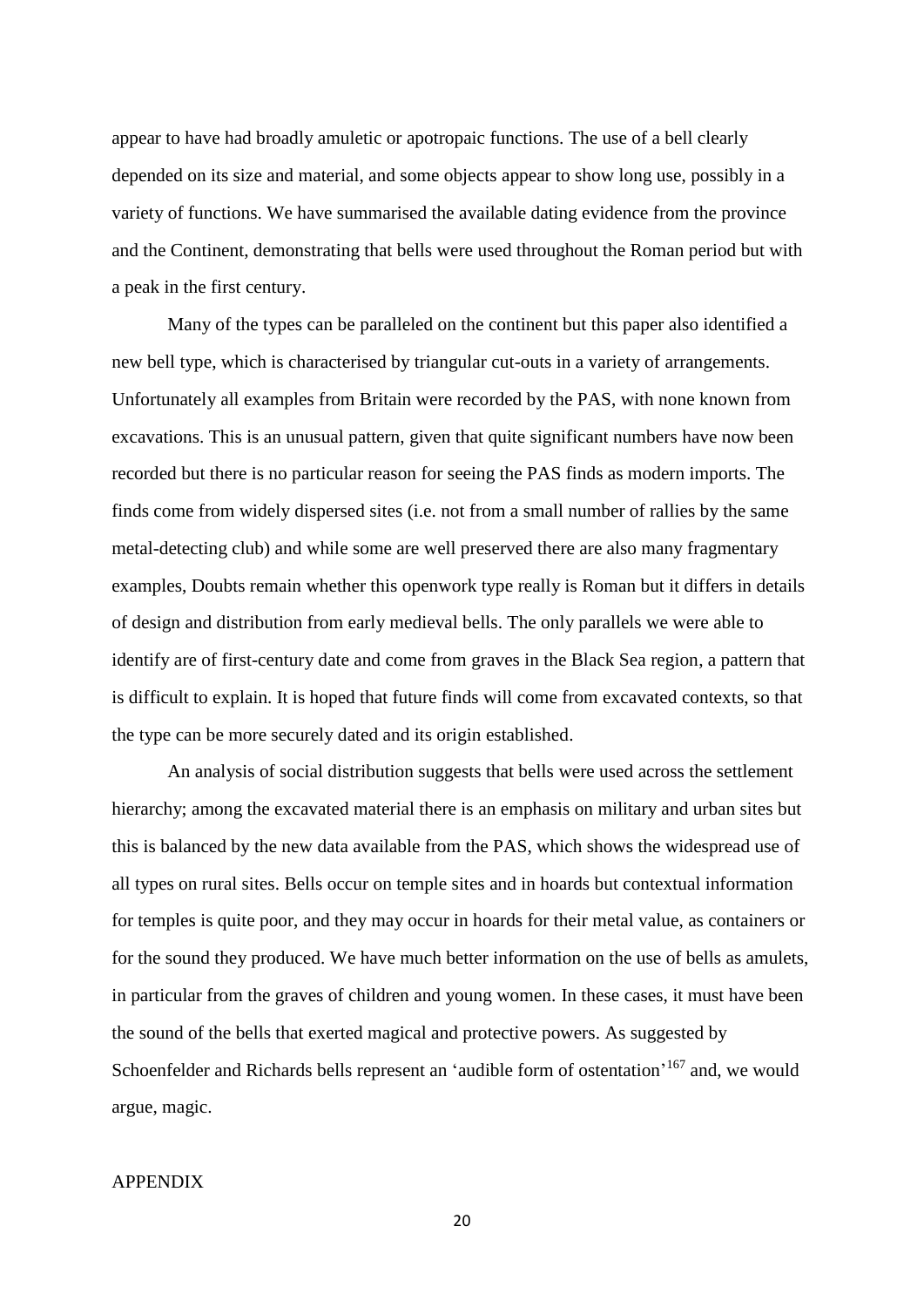Table 1. Table 2.

Table 3.

Table 4.

#### ACKNOWLEDGEMENTS

The authors thank Amy Atkins, who transcribed the original catalogue onto an Access database. The paper was written during study leave supported by the Department of Archaeology, University of Reading. We would like to thank John Creighton, Nina Crummy, Michel Feugère, Stefanie Hoss, Daniel Kostromichyov, Michael Marshall and Julian Richards for additional information. Matt Fittock, Owen Humphreys and Philippa Walton kindly commented on an earlier draft of this paper. Illustrations were produced by Jennifer Foster and Sarah Lambert-Gates, and we thank Devizes Museum for the photo of a bell from Cold Kitchen Hill, Sally Worrell for the images from the Portable Antiquities Scheme and the Bibliothèque nationale de France for permission to reproduce the Mercury bust from Orange. Rob Fry kindly produced the GIS density map.

*Department of Archaeology, University of Reading* [h.eckardt@reading.ac.uk](mailto:h.eckardt@reading.ac.uk) *84 Hithercroft Road, High Wycombe, Bucks, HP13 5RH* [sandie.williams2williams@btinternet.com](mailto:sandie.williams2williams@btinternet.com)

#### ANCIENT SOURCES

Aeschylus: *Seven against Thebes*, trans. G Hutchinson, Oxford (1985) Apuleius: *The Golden Ass*, trans. P.G. Walsh, Oxford (1994) Dio Cassius: *Roman History*, trans. E. Cary, Loeb Classical Library, Cambridge. Mass./London (2000) Juvenal: *Satires*, trans. N. Rudd, Oxford (1991)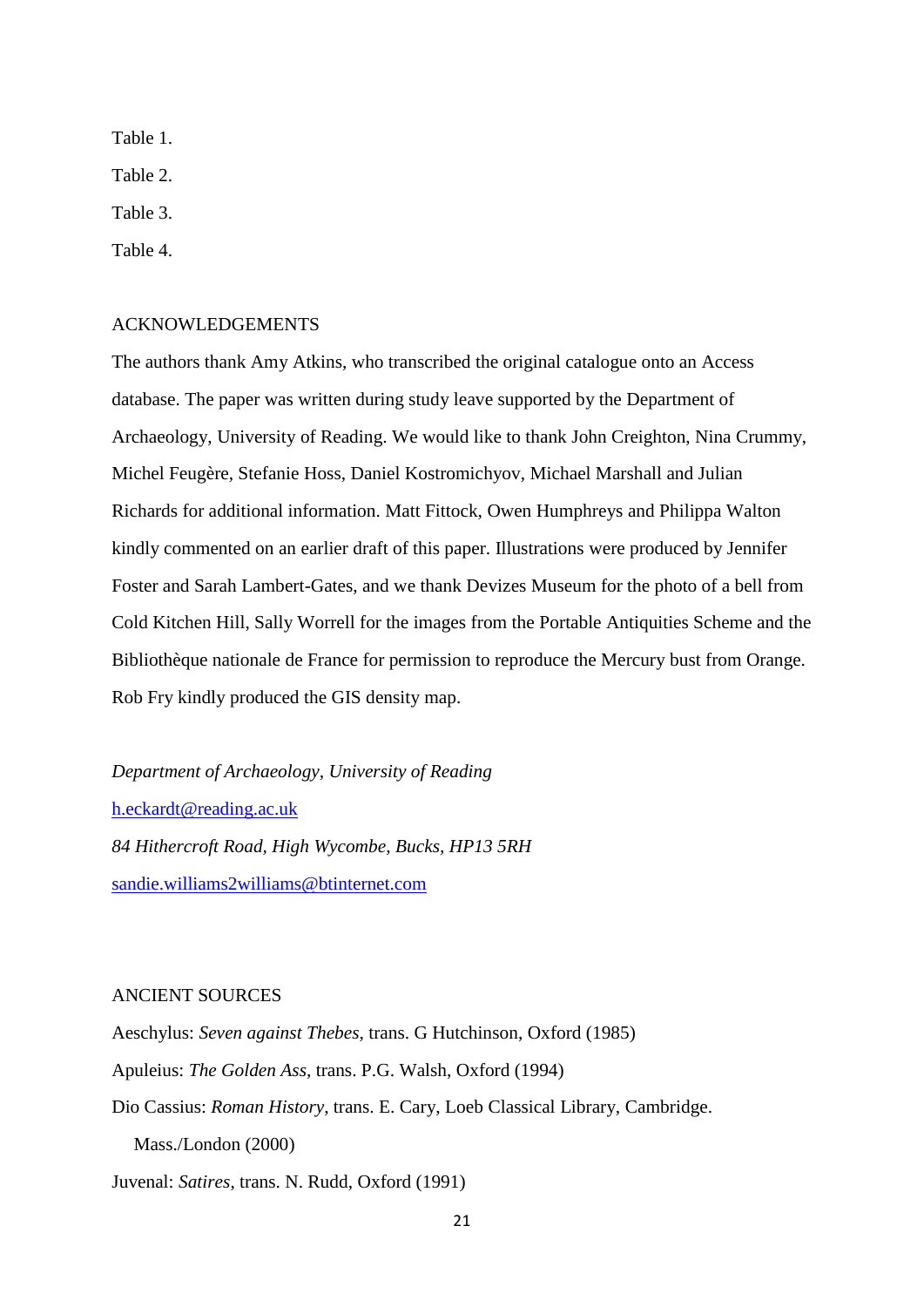- Martial: *Epigrams*, trans. R. Shackleton Bailey, Loeb Classical Library, Cambridge. Mass./London (1993)
- Plutarch, *Life of Aratus*: *Lives*, trans. B. Perrin, London (1926) Plutarch: *Symposiacs*, <https://ebooks.adelaide.edu.au/p/plutarch/symposiacs/> Plautus: *Pseudolus*, trans. E.F. Watling, London (1965) Suetonius, *Life of Augustus*: *The Twelve Caesars*, trans. Michael Grant, London (1989)

#### BIBLIOGRAPHY

- Allason-Jones, L., and McKay, B. 1985: *Coventina's Well: A Shrine on Hadrian's Wall*, Hexham
- Anderson, A.S., Wacher, J.S., and Fitzpatrick, A.P. 2001: *The Romano-British Small Town at Wanborough, Wiltshire*, London
- Anderson, R.D. 1976: *Catalogue of the Egyptian Antiquities in the British Museums III: Musical Instruments*, London
- Andringa, W. van, and Lepetz, S. (eds) 2013: *[Mourir à Pompéi: fouille d'un quartier](http://solo.bodleian.ox.ac.uk/primo_library/libweb/action/display.do?tabs=detailsTab&ct=display&fn=search&doc=oxfaleph019550115&indx=1&recIds=oxfaleph019550115&recIdxs=0&elementId=0&renderMode=poppedOut&displayMode=full&frbrVersion=&frbg=&vl(254947567UI0)=any&&dscnt=0&vl(1UIStartWith0)=contains&scp.scps=scope%3A%28OX%29&tb=t&vid=OXVU1&mode=Basic&vl(516065169UI1)=all_items&srt=rank&tab=local&dum=true&vl(freeText0)=andringa%20pompei&dstmp=1477560660740)  [funéraire de la nécropole romaine de Porta Nocera \(2003–2007\)](http://solo.bodleian.ox.ac.uk/primo_library/libweb/action/display.do?tabs=detailsTab&ct=display&fn=search&doc=oxfaleph019550115&indx=1&recIds=oxfaleph019550115&recIdxs=0&elementId=0&renderMode=poppedOut&displayMode=full&frbrVersion=&frbg=&vl(254947567UI0)=any&&dscnt=0&vl(1UIStartWith0)=contains&scp.scps=scope%3A%28OX%29&tb=t&vid=OXVU1&mode=Basic&vl(516065169UI1)=all_items&srt=rank&tab=local&dum=true&vl(freeText0)=andringa%20pompei&dstmp=1477560660740)*, Rome
- Ashwin, T., and Tester, A. 2014: *A Roman Settlement in the Waveney Valley: Excavations at Scole 1993–4*, Dereham
- Bagnall-Smith, J. 1999: 'More votive finds from Woodeaton', *Oxoniensia* 63, 147–85
- Bakushev, M.A, and Ilyukov, L.S. 2012: Bronze hand bells of the Albano-Sarmatian time from the territory of Dagestan, ВЕСТНИК ЮЖНОГО НАУЧНОГО ЦЕНТРА РАН 8.3, 78–83
- Bentley, D., and Pritchard, F. 1982: 'The Roman cemetery at St Bartholomew's Hospital', *Transactions of the London and Middlesex Archaeological Society* 33, 134–72
- Bekker-Nielsen, T. (ed.) 2006: *Rome and the Black Sea [Region: Domination, Romanisation,](http://solo.bodleian.ox.ac.uk/primo_library/libweb/action/display.do?tabs=detailsTab&ct=display&fn=search&doc=oxfaleph000535321&indx=8&recIds=oxfaleph000535321&recIdxs=7&elementId=7&renderMode=poppedOut&displayMode=full&frbrVersion=&frbg=&vl(254947567UI0)=any&&dscnt=0&vl(1UIStartWith0)=contains&scp.scps=scope%3A%28OX%29&tb=t&vid=OXVU1&mode=Basic&vl(516065169UI1)=all_items&srt=rank&tab=local&dum=true&vl(freeText0)=roman%20black%20sea&dstmp=1477581565508)  [Resistance](http://solo.bodleian.ox.ac.uk/primo_library/libweb/action/display.do?tabs=detailsTab&ct=display&fn=search&doc=oxfaleph000535321&indx=8&recIds=oxfaleph000535321&recIdxs=7&elementId=7&renderMode=poppedOut&displayMode=full&frbrVersion=&frbg=&vl(254947567UI0)=any&&dscnt=0&vl(1UIStartWith0)=contains&scp.scps=scope%3A%28OX%29&tb=t&vid=OXVU1&mode=Basic&vl(516065169UI1)=all_items&srt=rank&tab=local&dum=true&vl(freeText0)=roman%20black%20sea&dstmp=1477581565508)*, Aarhus and Oakville
- Biddle, M. 1967: 'Two Flavian burials from Winchester', *Antiquaries Journal* 47, 224–50
- Biddulph, E., Seager Smith, R., and Schuster, J. 2011: *Settling the Ebbsfleet Valley. Vol. 2: Late Iron Age to Roman Finds Reports*, Oxford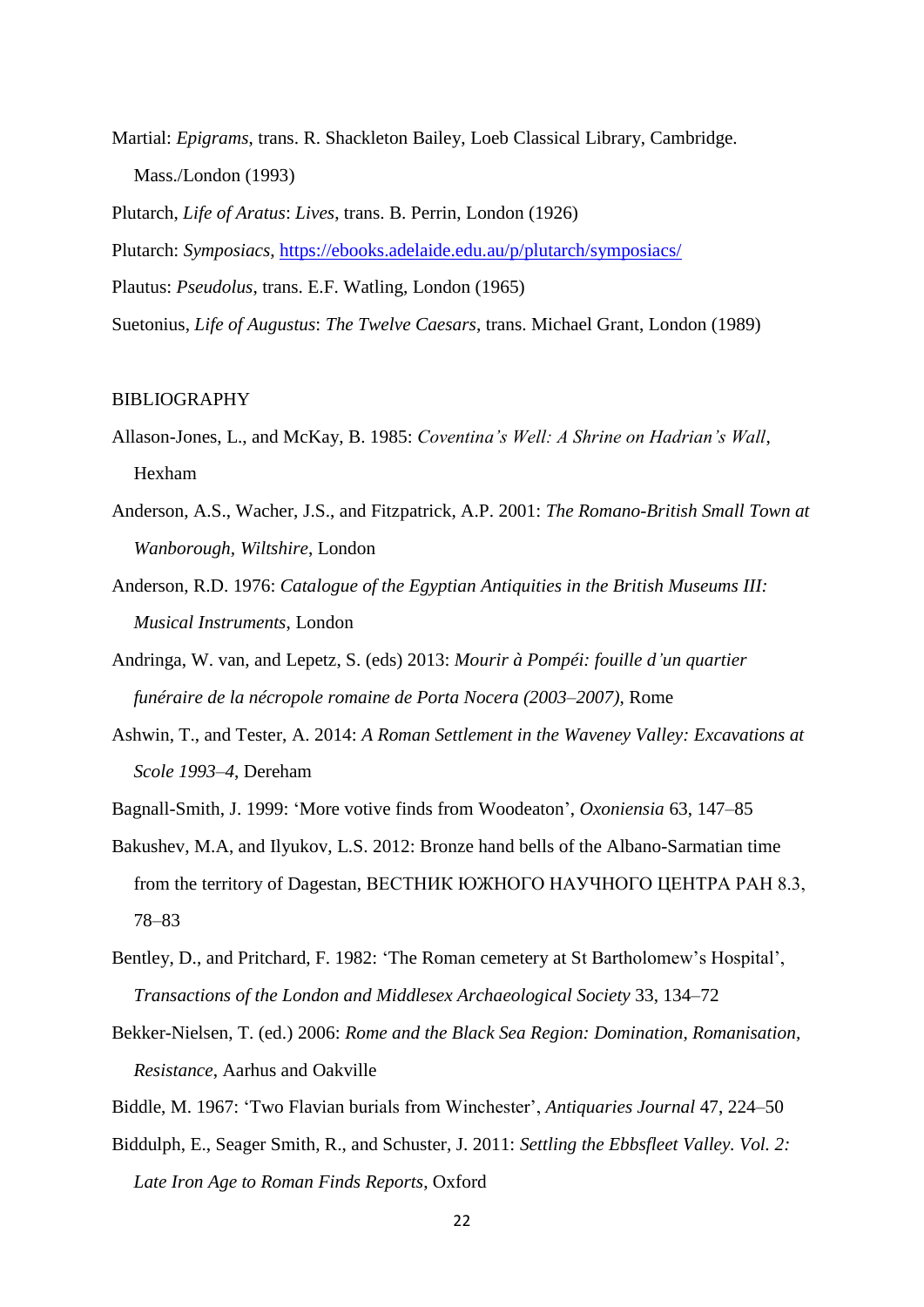- Bidwell, P.T. 1985: *The Roman Fort at Vindolanda at Chesterholm, Northumberland,* London
- Birbeck, V., and Moore, C. 2004: 'Preservation and investigation of Roman and Medieval remains at Hyde Street, Winchester', *Proceedings of the Hampshire Field Club and Archaeology Society* 59, 77–111
- Bishop, M.C., and Dore, J.N. 1988: *Corbridge: Excavations of the Roman Fort and Town, 1947*–*1980*, London
- Bishop, M.C. 1996: *Finds from Roman Aldborough: A Catalogue of Small Finds from the Romano-British Town of Isurium Brigantum*, Oxford
- Blockley, K., Blockley, M., Blockley, P., Frere, S.S., and Stow, S. 1995: *Excavations in the Marlowe Car Park and Surrounding Areas*, Canterbury
- Blunt, R. 2005: Crotal bells.<http://www.ukdfd.co.uk/pages/crotal-bells.html> (accessed 20/10/2016)
- Boon, G. 1960: 'A Temple of Mithras at Caernarvon-Segontium*'*, *Archaeologia Cambrensis* 109, 136–72
- Boon, G. 1978: 'More finds from Castle Collen Roman fort', *Radnorshire Society Transactions* 48, 17–19
- Booth, P., and Cool, H.E.M. 2006: *The Small Finds from Pepper Hill, Southfleet, Kent*, CTRL Specialist Archive Report [http://archaeologydataservice.ac.uk/archiveDS/archiveDownload?t=arch-335-](http://archaeologydataservice.ac.uk/archiveDS/archiveDownload?t=arch-335-1/dissemination/pdf/PT2_Spec_Reps/03_Small_finds/SFS_research_reports_SmallFinds_Text/SFS_PHL_text.pdf) [1/dissemination/pdf/PT2\\_Spec\\_Reps/03\\_Small\\_finds/SFS\\_research\\_reports\\_SmallFinds\\_](http://archaeologydataservice.ac.uk/archiveDS/archiveDownload?t=arch-335-1/dissemination/pdf/PT2_Spec_Reps/03_Small_finds/SFS_research_reports_SmallFinds_Text/SFS_PHL_text.pdf) [Text/SFS\\_PHL\\_text.pdf](http://archaeologydataservice.ac.uk/archiveDS/archiveDownload?t=arch-335-1/dissemination/pdf/PT2_Spec_Reps/03_Small_finds/SFS_research_reports_SmallFinds_Text/SFS_PHL_text.pdf)
- Borrill, H. 1981: 'Casket burials', in C. Partridge, *Skeleton Green: A Late Iron Age and Romano-British site*, London, 304–21
- Boucher, S., Perdu, G., and Feugère, M. 1980: *Bronzes antiques du Musée de la Civilisation Gallo-Romaine à Lyon II (Instrumentum, Aegyptiaca)*, Paris

Bourgeois, L. (ed.) 1999: *Le sanctuaire rural de Bennecourt (Yvelines)*, Paris

Brailsford, J.W. 1962: *Hod Hill, Volume 1: Antiquities from Hod Hill in the Durden Collection*, London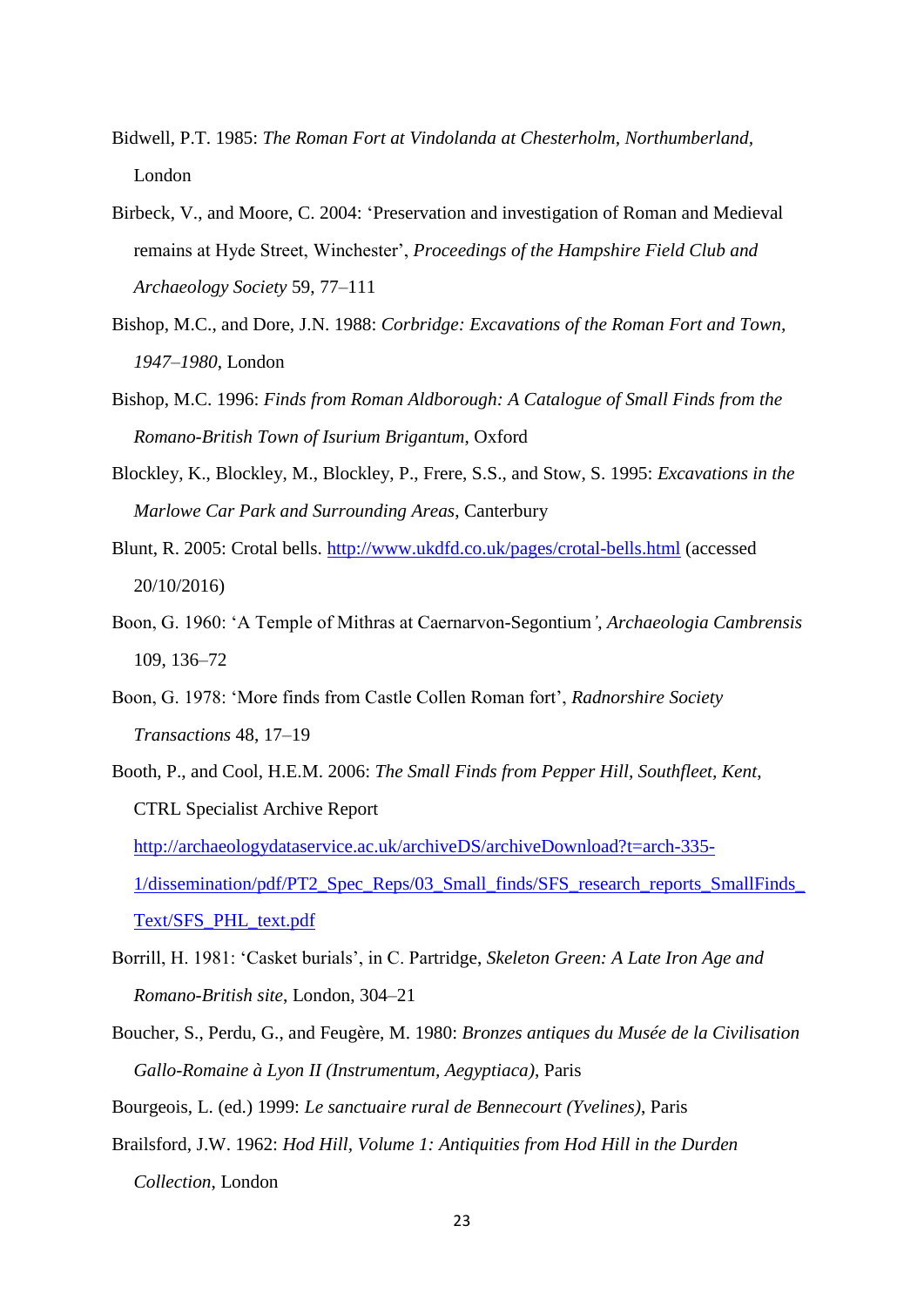Brindle, T. 2014: *The Portable Antiquities Scheme and Roman Britain*, London

Burnham, B.C., and Wacher, J.S. 1990: *The 'Small Towns' of Roman Britain*, London

Caballero Zoreda, L. 1990: *Los bronces romanos en España*, Madrid

Casey, J. 1986: *Understanding Ancinet Coins*, London

Clarke, D.V. 1972: 'Four Roman bells from Scotland', *Proceedings of the Society of Antiquaries of Scotland* 103, 228–31

Clauss, M. 2001: *The Roman Cult of Mithras*, Cambridge

- Cocks, A.H. 1921: 'A Romano-British homestead in the Hambleden Valey, Bucks.', *Archaeologia* 21, 141–98
- Cojocaru, V., Coşkun, A., and Dana, M. (eds) 2014: *Interconnectivity in the Mediterranean and Pontic World during the Hellenistic and Roman Periods*, Cluj-Napoca
- Cool, H.E.M. 2004: *The Roman Cemetery at Brougham, Cumbria. Excavations 1966-67*, London
- Cool, H.E.M., Lloyd-Morgan, G., and Hooley, A.D. 1995: *Finds from the Fortress: The Archaeology of York, the Small Finds* 17/10, London
- Cowan, C. 1992: 'A possible mansio in Roman Southwark: excavations at 15–23 Southwark Street 1980–86', *Transactions of the London and Middlesex Archaeological Society* 43, 3– 193
- Crawford, M.H. 2001: *Roman Republican Coinage Vol. 2*, Cambridge
- Crummy, N. 1983: *The Roman Small Finds from Excavations in Colchester 1971*–*9*, Colchester
- Crummy, N. 2010: 'The iconography of protection in late Roman infant burials', *Britannia* 41, 37–93
- Crummy, N., Crossan, C., and Crummy, P. 1993: *Excavations of Roman and Later Cemeteries, Churches and Monastic Sites in Colchester, 1971–88*, Colchester
- Crummy, P. 1992: *Excavations at Culver Street, The Gilberd School and Other Sites in Colchester, 1971*–*85*, Colchester
- Cunliffe, B. 1971: *Excavations at Fishbourne 1961*–*1969. Volume 2: The Finds*, London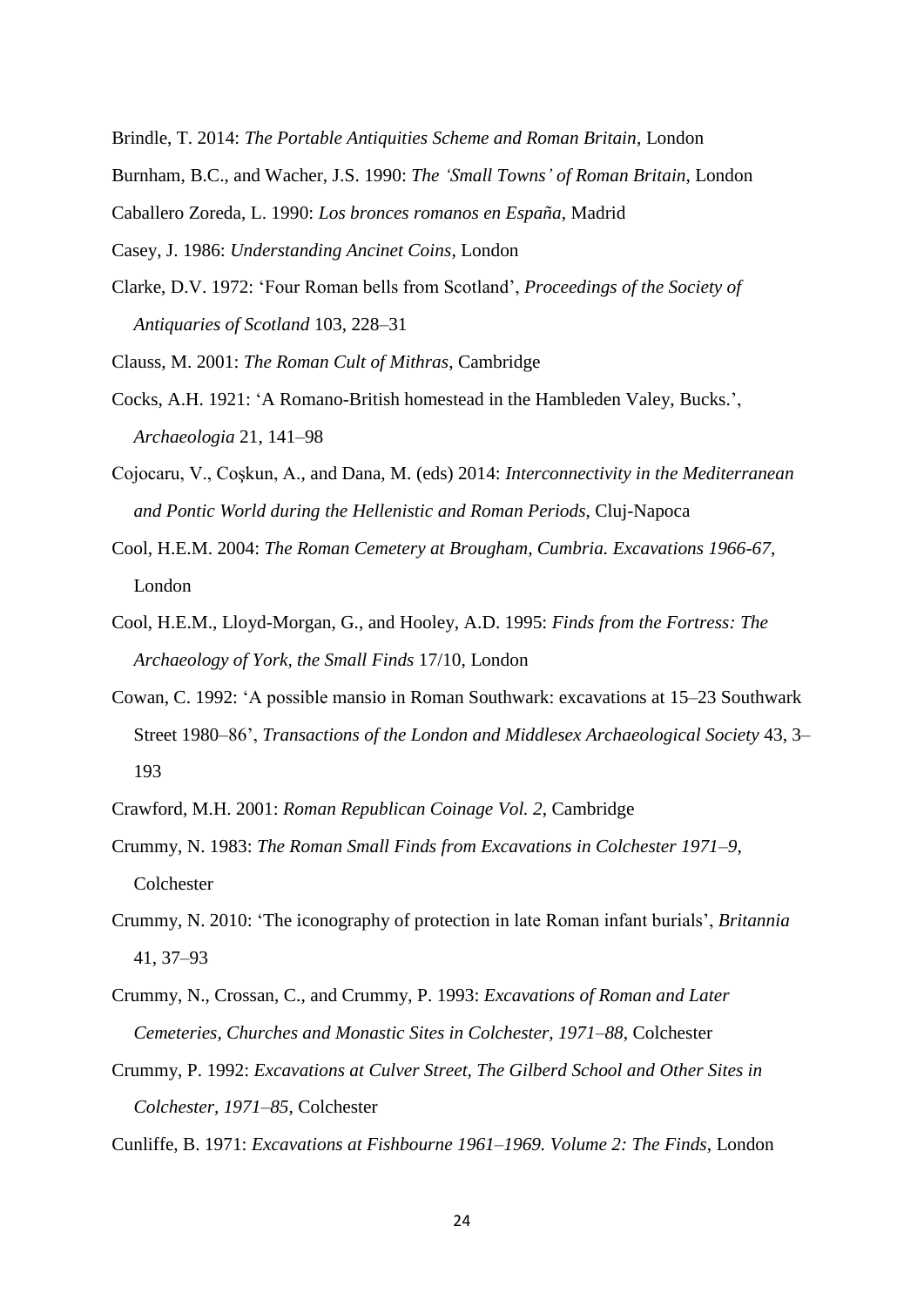- Dasen, V. 2003: 'Les amulettes d'enfants dans le monde gréco-romain', *Latomus* 62.2, 275– 89
- Dasen, V. 2005: 'Protéger l'enfant: amulettes et crepundia', in D. Gourevitch, A. Moirin and N. Rouquet (eds), *Maternité et petite enfance dans l'antiquité romaine*, Bourges, 179–84
- Dasen, V. 2015: 'Probaskania: amulets and magic in antiquity', in D. Boschung and J. Bremmer (eds), *The Materiality of Magic*, Paderborn, 177–203
- Davies, J.L., and Spratling, M.G. 1976: 'The Seven Sisters hoard: a centenary study', in G.C. Boon and J.M. Lewis (eds), *Welsh Antiquity: Essays Mainly on Prehistoric Topics Presented to H.N. Savory upon his Retirement as Keeper of Archaeology*, Cardiff, 121–47
- Davis, M., and Gwilt, A. 2008: 'Material, style and identity in first century AD metalwork, with particular reference to the Seven Sisters hoard', in D. Garrow, C. Gosden and J.D. Hill (eds), *Rethinking Celtic art*, Oxford, 146–84
- Denison, S. 2000: 'From a stolen seal to a buried Brahma', *British Archaeology* 55 <http://www.archaeologyuk.org/ba/ba55/ba55news.html> (accessed 20/10/2016)
- Deschler-Erb, E. 1996: 'Die Kleinfunde aus Edelmetall, Bronze und Blei', in *Beiträge zum römischen Oberwinterthur – Vitudurum 7. Ausgrabungen im Unteren Bühl*, Egg/Zürich, 13–139
- Dierichs, A. 1999: 'Klingendes Kleinod. Ein unbekanntes Tintinnabulum in Dänemark', *Antike Welt* 30, 145–9
- Dierichs, A. 2009. 'Tintinnabulum', in H. Cancik and H. Schneider (eds), *Brill's New Pauly: Encyclopaedia of the Ancient World*, Leiden, 720–1
- Down, A., and Rule, M. 1971: *Chichester Excavations I*, Chichester
- Drescher, H. 1998: 'Rekonstruktionen und Versuche zu frühen Zimbeln und kleinen antiken Glocken', *Saalburg Jahrbuch* 49, 155–70
- Eckardt, H. 2005: 'The social distribution of Roman artefacts: the case of nail-cleaners and brooches in Britain', *Journal of Roman Archaeology* 18, 139–60
- Eckardt, H. 2014: *Objects and Identities: Roman Britain and the North-western Provinces*, Oxford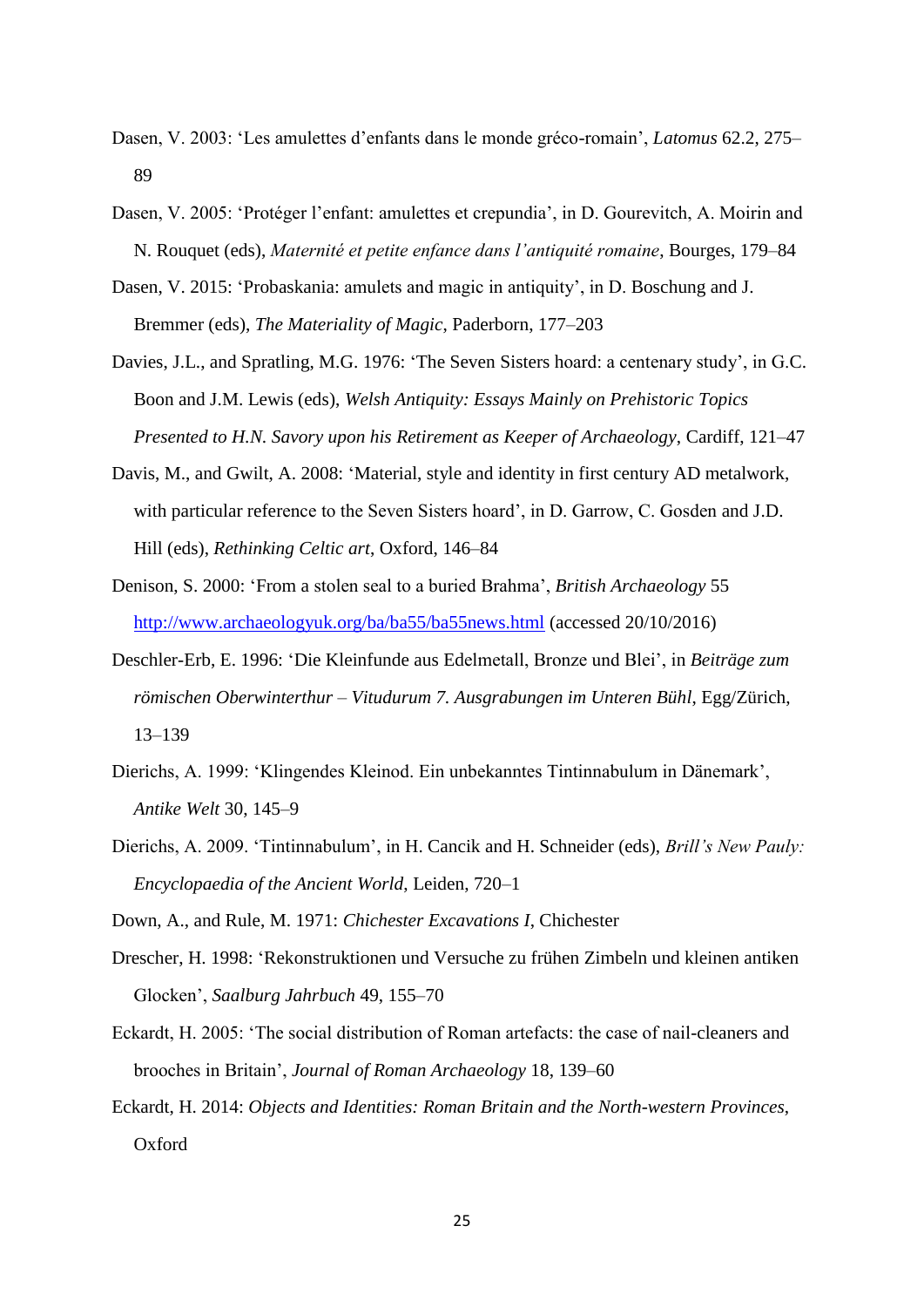- Egan, G., and Pritchard, F. 1991: *Dress Accessories c. 1150*–*1450. Medieval Finds from Excavations in London*, London
- Erdrich, M. 2002: *Corpus der römischen Funde im Barbaricum 4 (Hansestadt Bremen und Bundesland Niedersachsen*), Bonn
- Espérandieu, E. 1911: 'Tintinnabula', in C. Daremberg and E. Saglio (eds), *[Dictionnaire des](http://solo.bodleian.ox.ac.uk/primo_library/libweb/action/display.do?tabs=detailsTab&ct=display&fn=search&doc=oxfaleph013295730&indx=2&recIds=oxfaleph013295730&recIdxs=1&elementId=1&renderMode=poppedOut&displayMode=full&frbrVersion=&frbg=&vl%28254947567UI0%29=any&&dscnt=0&vl%281UIStartWith0%29=contains&scp.scps=scope%3A%28OX%29&tb=t&vid=OXVU1&mode=Basic&vl%28516065169UI1%29=all_items&srt=rank&tab=local&dum=true&vl%28freeText0%29=daremberg%20saglio&dstmp=1477485543169)  [antiquités grecques et romaines](http://solo.bodleian.ox.ac.uk/primo_library/libweb/action/display.do?tabs=detailsTab&ct=display&fn=search&doc=oxfaleph013295730&indx=2&recIds=oxfaleph013295730&recIdxs=1&elementId=1&renderMode=poppedOut&displayMode=full&frbrVersion=&frbg=&vl%28254947567UI0%29=any&&dscnt=0&vl%281UIStartWith0%29=contains&scp.scps=scope%3A%28OX%29&tb=t&vid=OXVU1&mode=Basic&vl%28516065169UI1%29=all_items&srt=rank&tab=local&dum=true&vl%28freeText0%29=daremberg%20saglio&dstmp=1477485543169)*, Paris, 341–4
- Evans, C., and Hodder, I. 2006: *Marshland Communities and Cultural Landscape: The Haddenham Project II*, Cambridge
- Evans, D.R., and Metcalf, V.M. 1992: *Roman Gates Caerleon*, Oxford
- Flügel, Ch. 1993: *Die römischen Bronzegefässe von Kempten-Cambodunum. Materialhefte zur Bayerischen Vorgschichte A63*, Kallmünz, 53–114
- Forrer, R. 1919: 'Römische Mühlen-, Töpferei- und Handelsbetriebe, Metallwerkstätten und Waffenfunde in Strassburg', *Cahiers Alsaciens d'Archéologie, d'Art et d'Histoire* 10, 988–1078
- Frere, S.S. 1984: *Verulamium Excavations Volume III*, Oxford
- Froehner, W. 1872: *Les musées de France*, Paris
- Furger, A.R., and Schneider, C. 1993: 'Die Bronzeglocke aus der Exedra des Tempelareals Sichelen I', *Jahresberichte Augst und Kaiseraugst* 14, 159–72
- Gorbenko, A.A., and Kosyanenko, V.M. 2015: 'History of research at Asov and new ancient discoveries', *Naslediye Vekov* 3, 113–22 [\(http://heritage-magazine.com/wp](http://heritage-magazine.com/wp-content/uploads/2015/11/2015_3_Gorbenko_Kosyanenko.pdf)[content/uploads/2015/11/2015\\_3\\_Gorbenko\\_Kosyanenko.pdf\)](http://heritage-magazine.com/wp-content/uploads/2015/11/2015_3_Gorbenko_Kosyanenko.pdf)
- Green, M. 1975: 'Romano-British non-ceramic model objects in South-East Britain', *Archaeological Journal* 132, 54–71
- Gudkova, A.V. 1982: *[Pamiatniki rimskogo i srednevekovogo vremeni v Severo-Zapadnom](http://solo.bodleian.ox.ac.uk/primo_library/libweb/action/display.do?tabs=detailsTab&ct=display&fn=search&doc=oxfaleph012006216&indx=1&recIds=oxfaleph012006216&recIdxs=0&elementId=0&renderMode=poppedOut&displayMode=full&frbrVersion=&vid=OXVU1&mode=Basic&vl(254947567UI0)=any&vl(516065169UI1)=all_items&tab=local&dscnt=0&vl(freeText0)=pamiatniki%20rimskogo&vl(1UIStartWith0)=contains&scp.scps=scope%3A%28ORA%29%2Cscope%3A%28OX%29&dstmp=1476796511768)  [Prichernomorʹe: sbornik nauchnykh trudov](http://solo.bodleian.ox.ac.uk/primo_library/libweb/action/display.do?tabs=detailsTab&ct=display&fn=search&doc=oxfaleph012006216&indx=1&recIds=oxfaleph012006216&recIdxs=0&elementId=0&renderMode=poppedOut&displayMode=full&frbrVersion=&vid=OXVU1&mode=Basic&vl(254947567UI0)=any&vl(516065169UI1)=all_items&tab=local&dscnt=0&vl(freeText0)=pamiatniki%20rimskogo&vl(1UIStartWith0)=contains&scp.scps=scope%3A%28ORA%29%2Cscope%3A%28OX%29&dstmp=1476796511768)*, Kiev
- Harland, H. 1891: 'Notes', *Proceedings of the Society for Antiquaries of London* 13, 29–30
- Harnecker, J. 2008: *Kalkriese 4: Die römischen Funde vom Oberesch*, Mainz
- Harward, C., Powers, N., and Watson, S. 2015: *The upper Walbrook Valley Cemetery of Roman London*, London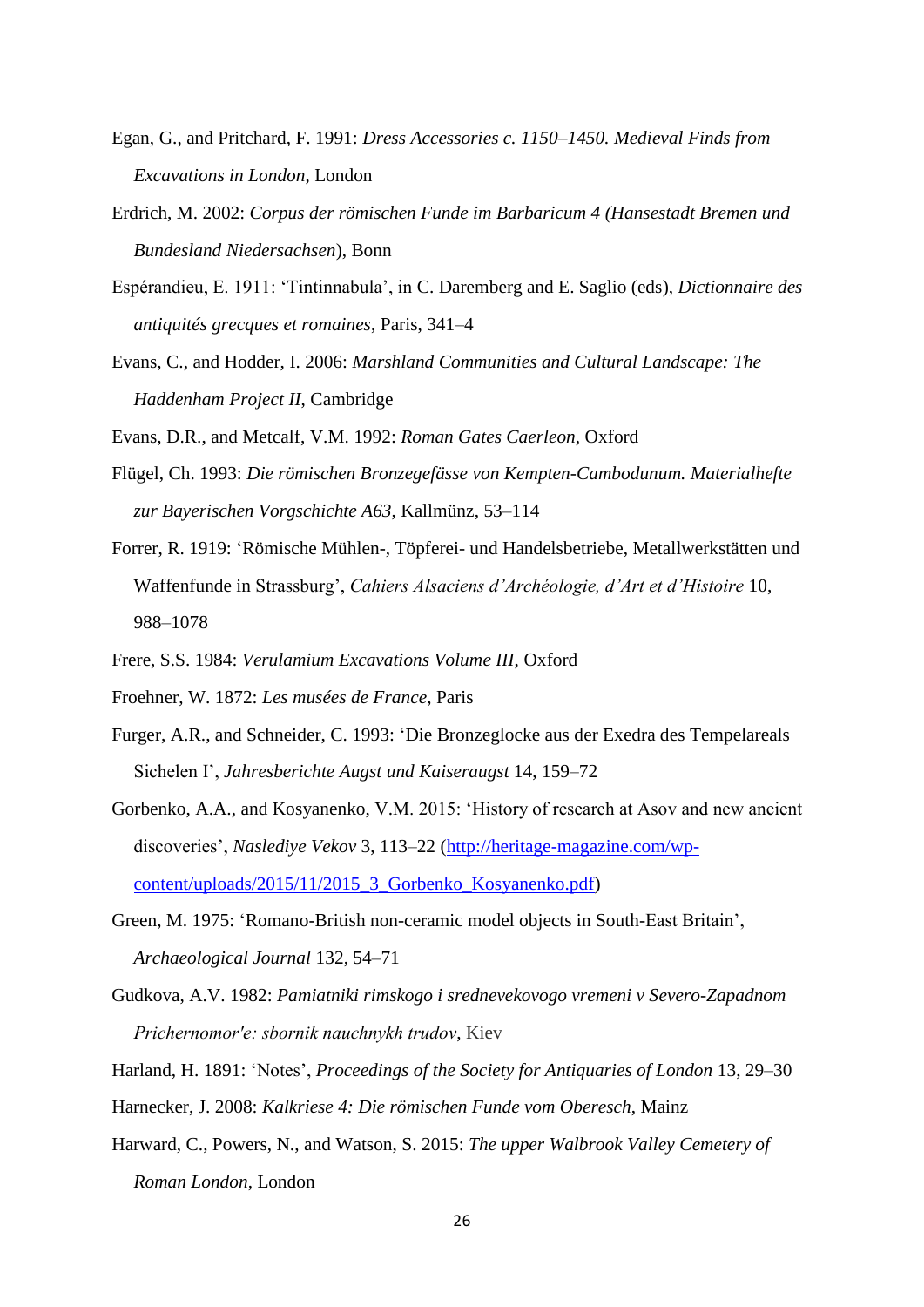Henig, M. 1978: *A Corpus of Roman Engraved Gemstones from British Sites*, Oxford Hills, C., and Lucy, S. 2013: *Spong Hill Part IX: Chronology and Synthesis*, Cambridge

- Hingley, R. 1991: 'Past, present and future: the study of the Roman period in Britain', *Scottish Archaeological Review* 8, 90–101
- Hobley, B. 1973: 'Excavations at the Lunt Roman military site, Baginton, 1968-71', *Transactions of the Birmingham and Warwickshire Archaeological Society* 85, 7–92

Horn, H.G. 1989: 'Ein römischer Spielturm aus Froitzheim', *Bonner Jahrbücher* 189, 139–60

- Hosler, D. 1993: *The Sound and Colour of Power: The Sacred Metallurgical Technology of Ancient West Mexico*, Cambridge, MA
- Hosler, D. 1995: 'Colour and meaning in the metallurgy of ancient West Mexico', *World Archaeology* 27, 100–15
- Jelski, G. 1984: 'Pendentifs phalliques clochettes et peltae dans les tombes d'enfants de Gaule Belgique', *Revue du Nord* 66, 261–79
- Johns, C. 1989: *Sex or Symbol? Erotic Images of Greece and Rome*, London
- Johnson, S. 1983: *Burgh Castle: Excavations by Charles Green 1958*–*61*, Gressenhall
- Kaufmann-Heinimann, A. 1998: *Götter und Lararien aus Augusta Raurica*, Augst
- Keily, J. 2006: 'The accessioned finds', in S. Watson with K. Heard, *Development on Roman London's Western Hill*, London, 92–107
- Kitson Clark, M. 1935: 'A gazetteer of Roman remains in East Yorkshire', *Roman Malton and District Report* 5, 1–142
- Kosjanenko, V.M., and Maslovskij, A.N. 2008: 'Excavations of the necropolis of the hillfort Krepostnoe in 2005–2006', *Archaeological and historical investigations in Asov and the Lower Don in 2006*, 331–65
- Kostromichyov, D. 2016: 'Openwork buckles with pelta-form loop and opposite extension', in X. Pauli Jensen and T. Grane (eds), *Imitation and Inspiration. Proceedings of the 18th International Roman Military Equipment Conference held in Copenhagen, Denmark, 9th– 14th June 2013*, Journal of Roman military equipment Studies 17, 141–55
- Künzl, E. 1993: *Die Alamannenbeute aus dem Rhein bei Neupotz*, Mainz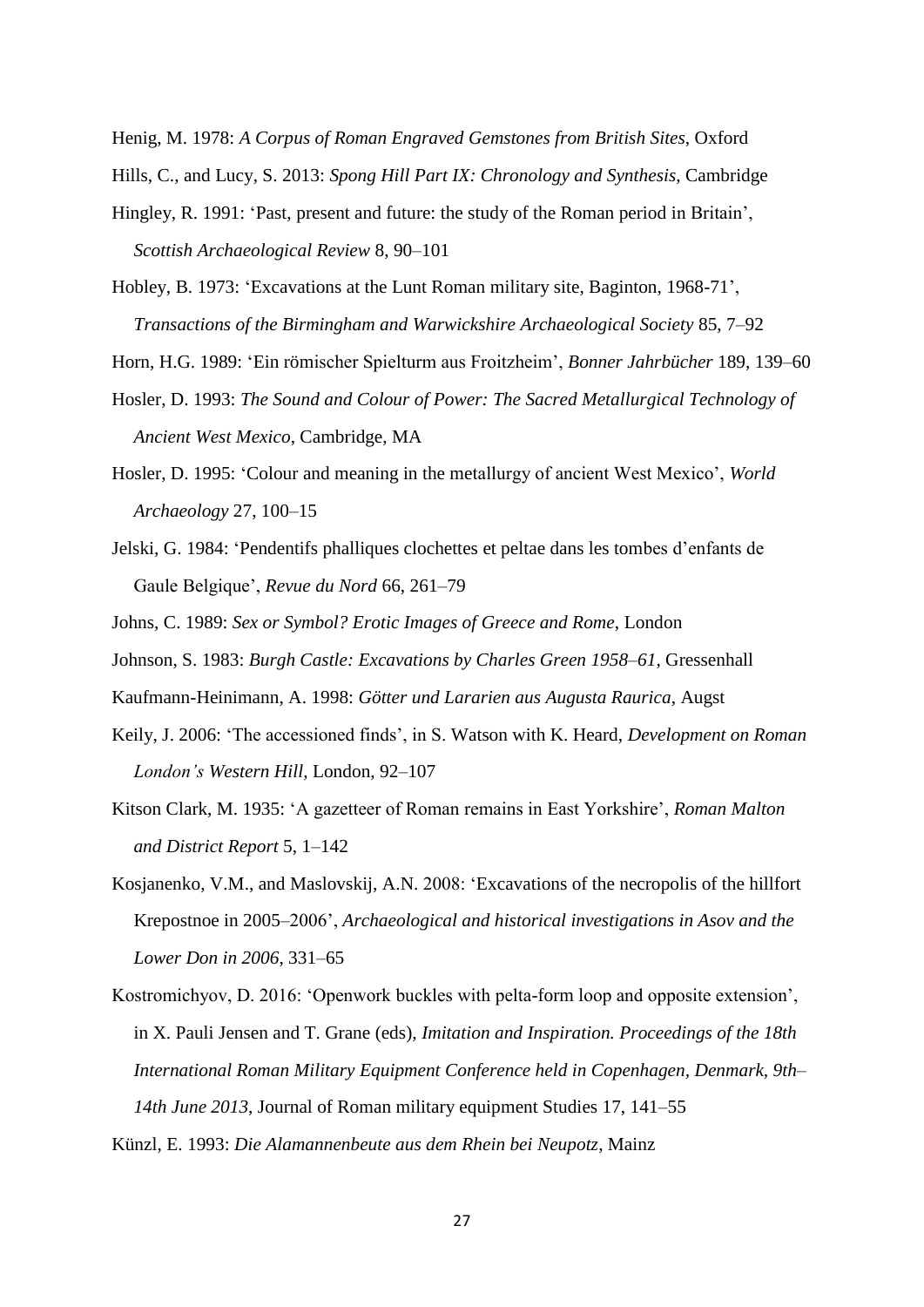- Lethbridge, T.C. 1936: 'Further excavations at the Early Iron Age and Romano-British cemetery at Guilden Morden', *Proceedings of the Cambridge Antiquarian Society* 36, 109–20
- Maguire, H. 1997: 'Magic and money in the early Middle Ages', *Speculum* 72.4, 1037–54
- Manning, W.H. (ed.) 1995: *Report on the Excavations at Usk, 1965*–*1976: The Roman Small Finds*, Cardiff
- Marshall, M. forthcoming, *Material Culture from the Middle Walbrook Valley: Roman Small Finds, Coins, Glass and Textiles from the Bloomberg London Excavations 2010*–*14*, London
- Martens, M. 2004: 'The mithraeum in Tienen', in M. Martens and G. de Boe (eds), *Roman Mithraism: The Evidence of the Small Finds*, Brussels, 25–57
- Martin-Kilcher, S. 2000a: 'Eine Glocke mit Votivinschrift an Deus Mercurius aus Aventicum', *Bulletin de l'Association Pro Aventico* 42, 135–42
- Martin-Kilcher, S. 2000b: '*Mors immatura* in the Roman world a mirror of society and tradition', in Pearce *et al.* 2000, 63–77
- Marvell, A.G., and Owen-John, H.S. 1997: *Leucarum: Excavations at the Roman Auxiliary Fort at Loughor, West Glamorgan, 1982*–*1984 and 1987*–*1988,* London
- Milne, G., and Wardle, A. 1993: 'Early Roman development at Leadenhall Court, London, and related research', *Transactions of the London and Middlesex Archaeological Society* 44, 23–171
- Neal, D.S. 1996: *Excavations on the Roman Villa at Beadlam, Yorkshire*, Leeds
- Nicolay, J. 2008: *Armed Batavians. Use and Significance of Weapons and Horse Gear from Non-military Contexts in the Rhine Delta (50 BC*–*AD 450)*, Amsterdam
- Noll, R. 1980: 'Das Inventar des Dolichenusheiligtums von Mauer an der Url (Noricum)', *Der Römische Limes in Österreich* 30, 5–126
- Nowakowski, W. 1988: 'Metallglocken aus der römischen Kaiserzeit im europäischen Barbaricum', *Archaeologia Polona* 27, 69–146
- Nowakowski, W. 1994: 'Tintinnabula auf den Ostseeinseln. Die römischen Bronzeglocken in Gotland und Bornholm', *Fornvännen* 89, 133–43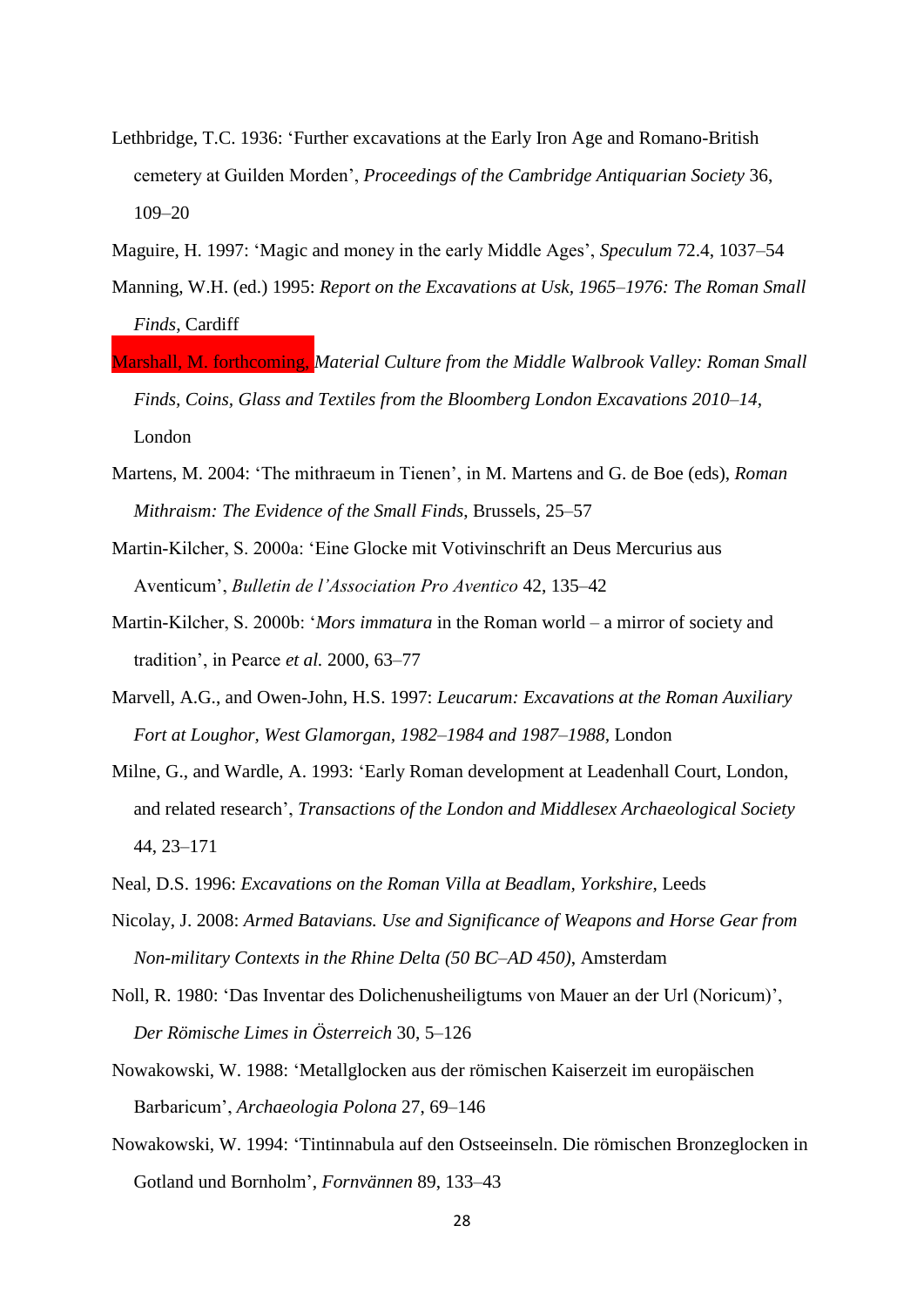Nuzzo, D. 2000: 'Amulet and grave in Late Antiquity: some examples from Roman cemeteries', in Pearce *et al.* 2000, 249–55

Nylén, E., Lund Hansen, U., and Manneke, P. 2005: *The Havor Hoard*, Stockholm

- Oldenstein-Pferdehirt, B. 1984: 'Die Geschichte der Legio VIII Augusta', *Jahrbuch des Römisch-Germanischen Zentralmuseums Mainz*, 397–433
- Ottaway, P.J., Qualmann, K.E., Rees, H., and Scobie, G.D. 2012: *The Roman Suburbs and Cemeteries of Winchester*, Winchester
- Palmer, S.C. 1999: 'Archaeological excavations in the Arrow Valley, Warwickshire', *Birmingham and Warwickshire Archaeological Society Transactions* 103, 134–42
- Parker, A. forthcoming: 'The Bells! The Bells! Approaching *Tintinnabula* in Roman Britain and Beyond', in A. Parker and S. Mckie (eds.) *Material Approaches to Roman Magic: Occult Objects and Supernatural Substances,* Oxford, PAGE NUMBERS tbc
- PAS: The Portable Antiquities Scheme Database:<https://finds.org.uk/database> (accessed 1/10/2016)
- Pearce, J., Millett, M., and Struck, M. (eds) 2000: *Burial, Society and Context in the Roman World*, Oxford
- Pfäffli, B. 2013: *Children? Children! Searching for clues in Augusta Raurica*, Augst
- Philp, K. 1991: *The Roman Villa Site at Keston, Kent. Excavations 1968*–*1978*, Dover
- Philpott, R. 1991: *Burial Practices in Roman Britain*, Oxford
- Picker, A. 2015: *Die villa rustica von Oberndorf a. Lech*, Kallmünz
- Podossinov, A.V. 2002: 'Am Rande der griechischen Oikumene', in J. Fornasier/B. Böttger (eds), *Das Bosporanische Reich: der Nordosten des Schwarzen Meeres in der Antike*, Mainz, 21–38

Price, E. 2000: *Frocester*, Stonehouse

- Rees, H., Cool, H.E.M., and Crummy, N. 2008: *Artefacts and Society in Roman and Medieval Winchester: Small Finds from the Suburbs and Defences, 1971*–*1986*, Winchester
- Reiβ, R. 1995: 'Reiter, Pferd und Glocke im Spiegel frühmittelalterlicher Grabfunde', Acta Praehistorica et Archaeologica 25, 272–88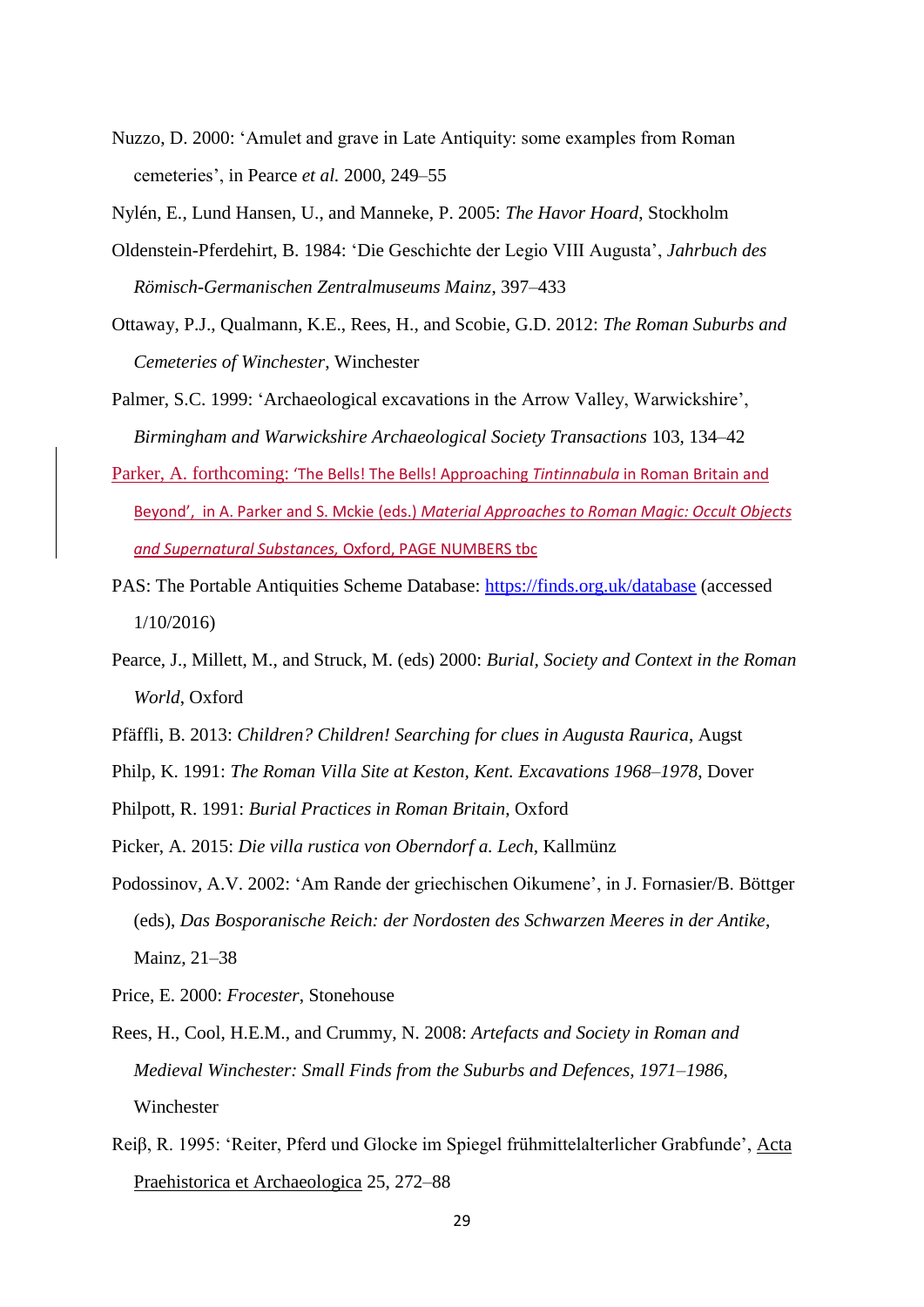- Robertson, A.S. 2000 (ed. R. Hobbs and T.V. Butttrey): *An Inventory of Romano-British Coin Hoards*, London
- Robinson, P. 2001: 'Religion in Roman Wiltshire', in P. Ellis (ed.), *Roman Wiltshire and After: Papers in Honour of Ken Annable*, Devizes, 147–64

Rolland, H. 1965: *Bronzes antiques de haute Provence*, Paris

- Ross, A. 1968: 'Shafts, pits and wells sanctuaries of the Belgic Romans?', in N.J.M. Coles and D.D.A Simpson (eds), *Studies in Ancient Europe: Essays Presented to Stuart Piggott*, Leicester, 255–85
- Sarnowski, T. 1988: 'Das römische Heer im Norden des Schwarzen Meeres', *Archeologia* 38, 61–98
- Sarnowski, T. 2015: 'Black Sea', in Y. Le Bohec (ed.), *The Encyclopedia of the Roman Army*, Chichester, 97–8

Schlüter, W. 1993: *Kalkriese: Römer im Osnabrücker Land*, Bramsche

Schoenfelder, M., and Richards, J.D. 2011: 'Norse bells – a Scandinavian colonial artefact', *Anglo-Saxon Studies in Archaeology and History* 17, 151-68

Schuster, J. 2006: *Die Buntmetallfunde der Grabung Feddersen Wierde*, Oldenburg

Schuster, J. 2011: 'Springhead metalwork', in Biddulph *et al.* 2011, 189–291

Schuster, J., and Watson, J. 2011: 'Roman grave goods', in Biddulph *et al.* 2011, 276–8

Seeley, F. 1995: 'Roman doorbells', *Roman Finds Group Newsletter* 9, 5–6

Sherwin, G.A. 1936: 'A Kimmeridge shale dish', *Antiquaries Journal* 16, 202–3

- Simonenko, A.V., Marčenko, I.I., and Limberis, N.J. 2008: *Römische Importe in sarmatischen und maiotischen Gräbern zwischen unterer Donau und Kuban*, Mainz
- Stefani, G. 2003: *Menander: la casa del Menandro di Pompei*, Milan

Stoyanova, A. 2012: *Child Burials in the Cemetery of Opushki*, Simferopol

Stoyanova, A. 2016: 'Pendants from the cemetery of Neyzats', in I. Khrapurov (ed.), *The Crimea in the Age of the Sarmatians, 200 BC–AD 400; 20 years of Researches at the* 

*Cemetery of Neyzats*, Simferopol, 122–55

Sulimirski, T. 1970: *The Sarmatians*, London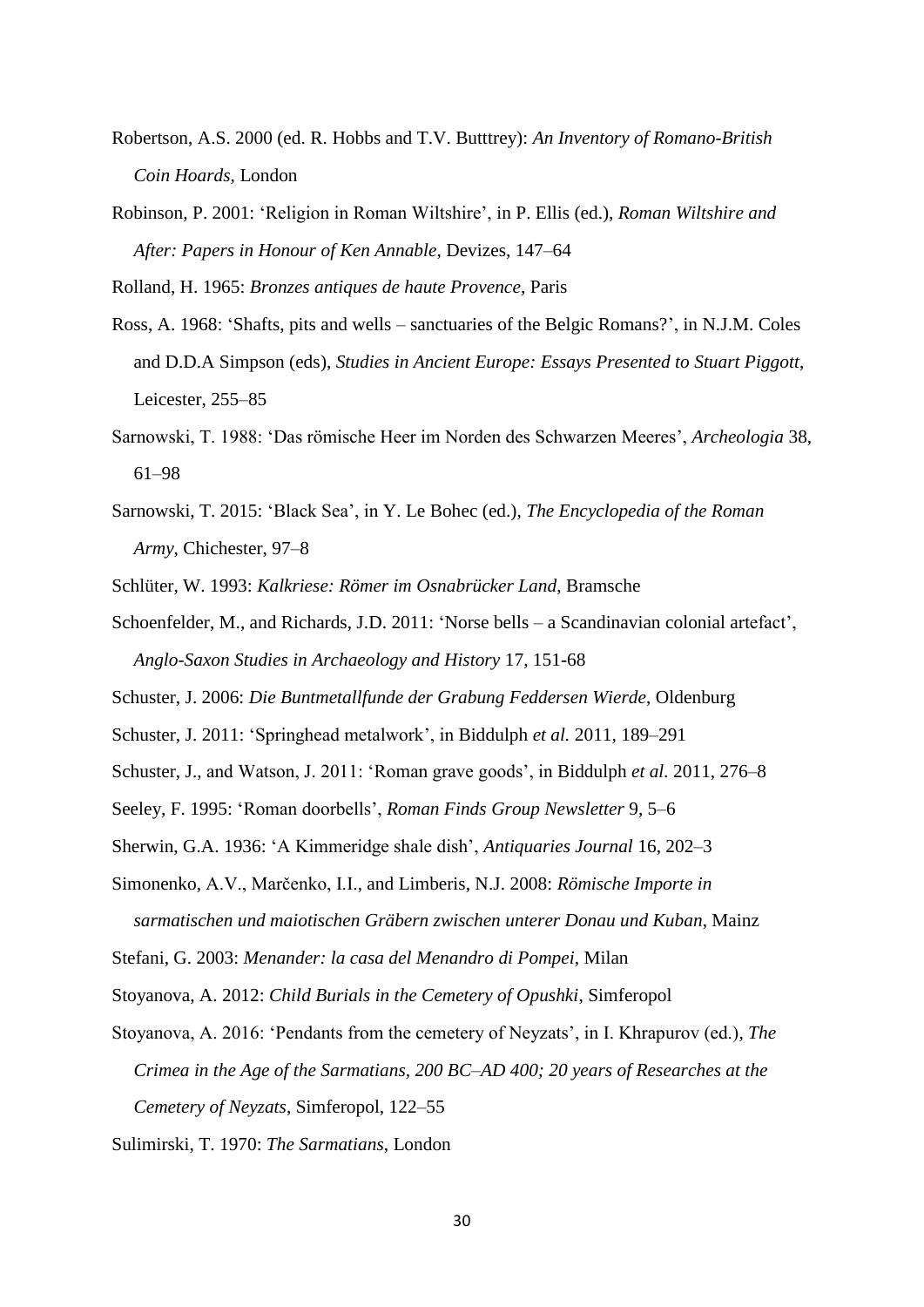- Vaday, A.H. 1985: 'Sarmatisches Gräberfeld in Törökszentmiklós-Surján-Ŭjtelep', *Acta Archaeologica Academiae Scientiarum Hungaricae* 37, 345–90
- Vaday, A.H., and Szőke, B.M. 1983: 'Sarmatisches Gräberfeld und gepidisches Grab in Endrőd-Szujókereszt', *Communicationes Archaeologicae Hungariae* 1983, 79–132
- Wardle, A. 1980: 'A Roman bell from the Thames', *Transactions of the London and Middlesex Archaeological Society* 31, 78–80
- Wardle, A. 1981: *Musical Instruments in the Roman World*, unpub. PhD, Institute of Archaeology, London
- Webster, G. 2002: *The Legionary Fortress at Wroxeter: Excavations by Graham Webster 1955*–*85*, London
- Wenham, L.P. 1968: *The Romano-British Cemetery at Trentholme Drive, York*, London
- Wheeler, R.E.M. 1943: *Maiden Castle, Dorset*, London
- White, R.H. 1988: *Roman and Celtic Objects from Anglo-Saxon Graves: A Catalogue and an Interpretation of their Use*, Oxford
- Williams, D. 2007: 'Green Lane Wanborough: excavations at the Roman religious site 1999, *Surrey Archaeological Collections* 93, 149–269
- Williams, S. 2009: *Ritual Sounds in Britannia: Bronze Bells in Roman Britain*, unpub. MA Dissertation, University of Reading
- Wilson, P.R. 2002: *Cataractonium: Roman Catterick and its Hinterland. Excavations and Research 1958*–*1997, Part II*, York
- York Museums Trust. n.d. Binnington Carr Hoard

[http://www.yorkmuseumstrust.org.uk/collections/search/item/?id=1643&search\\_query=b](http://www.yorkmuseumstrust.org.uk/collections/search/item/?id=1643&search_query=bGltaXQ9MTY%3D) [GltaXQ9MTY%3D](http://www.yorkmuseumstrust.org.uk/collections/search/item/?id=1643&search_query=bGltaXQ9MTY%3D) (accessed 12/10/2015)

Zwart, A.J.M. 1998: 'A bridled horse burial from Beuningen', *Journal of Roman Military Equipment Studies* 9, 77–84

**.** 

<sup>&</sup>lt;sup>1</sup> Williams 2009; while some additions were made, it was not possible to carry out a complete survey of material published since 2009.

<sup>2</sup> Aeschylus, *Seven Against Thebes*, lines 385–6.

<sup>3</sup> Dio Cassius, *Roman History* 77.12.3.

<sup>4</sup> Plutarch, *Life of Aratus* 7.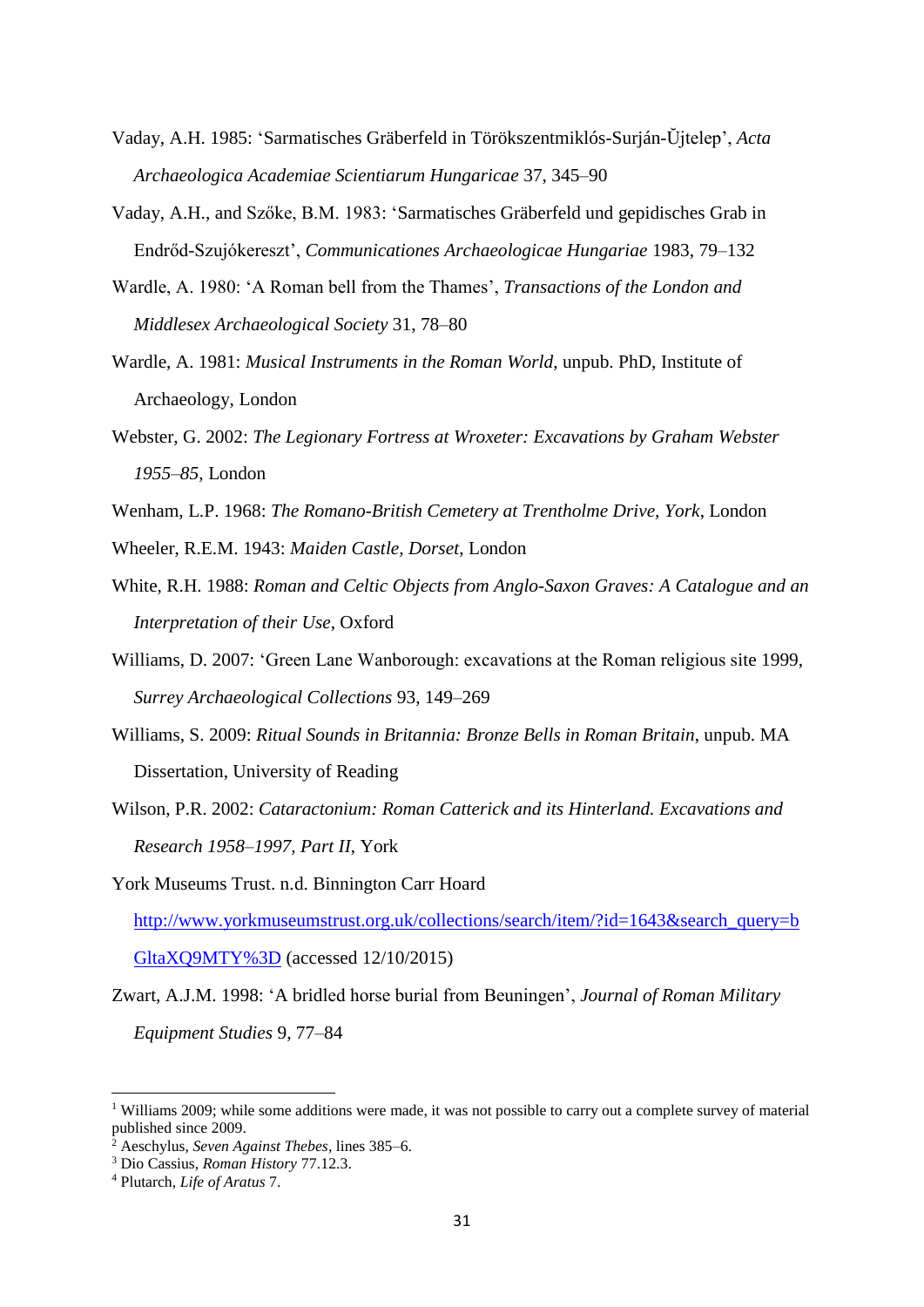e.g. Neal 1996, 58; Price 2000, 67. Crawford 2001, 390. Apuleius, *Golden Ass* 10.46. Furger and Schneider 1993, fig. 9. <sup>9</sup> Zwart 1998. <sup>10</sup> Reiβ 1995. Harnecker 2008, 18, pl. 45. <sup>12</sup> Schlüter 1993, 206, fig. 11. Drescher 1998, 162. Stefani 2003, 205. Martial, *Epigrams* 14.163. Plutarch, *Symposiacs* 4.4.2. Caballero Zoreda 1990, No. 91. See below; Martin-Kilcher 2000a, 135. Juvenal, *Satires* 4, 398-456. Wardle 1980, 79; Wardle 1981, 355. e.g. Johns 1989, fig. 14; Dierichs 1999; Parker forthcoming. Suetonius, *Life of Augustus* 91. Williams 2009. Hingley 1991; Eckardt 2005. Bishop 1996, 8; Cowan 1992, 91; Crummy 1992, 187. e.g. Colchester No. 57: Crummy 1983, 51, fig. 54.1811; Frocester No. 113: Price 2000, 67, fig. 3.2.49/a; Woodeaton No. 13: Bagnall-Smith 1999, fig. 16.1; Gayton No. 245: NMS-1BD971. <sup>27</sup> <http://artefacts.mom.fr/fr/result.php?id=CLT-4016&find=clochette&pagenum=1&affmode=vign> No. 45: Schuster 2011, 271, fig. 119, No. 304. No. 312: Davies and Spratling 1976, 127, fig. 4.8. No. 33: A.D. 43–75/80: Cunliffe 1971, 112, fig. 46.107. No. 312: A.D. 50–75: Davies and Spratling 1976, 127, fig. 4.8. No. 38: A.D. 64–70: Hobley 1973, 75, fig. 24.38. No. 47: Manning 1995, 56, fig. 20.3. Nos. 63 and 93; A.D. 43–75/80: Cunliffe 1971, 112.

- 
- No. 311; A.D. 50–75: Davies and Spratling 1976, 127, fig. 4.7.
- Nos. 80–2; A.D. 55–75: Manning 1995, 56, fig. 20.4a–c.
- No. 70; pre-A.D.75: Milne and Wardle 1993, 89, fig. 51.113.
- No. 86: Biddle 1967, 243–4, fig. 9.23.
- Hills and Lucy 2013, 91, fig. 2.29; White 1988, fig. 91.2.
- No. 98: Brailsford 1962, 2, fig. 2.A33.
- No. 84; *c.* A.D. 65–75/80: Anderson *et al.* 2001, 76–7, fig. 29.7.
- No. 310: Keily 2006, 98.

- No. 307: Booth and Cool 2006, 13.
- No. 1: Harland 1891, 29–30, Kitson Clark 1935, 65–6, Robertson 2000, 15, No. 74; York Museums Trust n.d.
- No.1: Harland 1891; No. 6: Williams, 2007.
- No. 278: Blockley *et al*. 1995, 1022, fig. 431.343.
- Hambleden No. 12: Cocks 1921, 195; York No. 16: Cool *et al.* 1995, 1539, fig. 718.6323 and Arrow Valley No. 7: Palmer 1999, 140, fig. 58.54.
- No. 308: Harward *et al*. 2015, 152, fig. 121.3.
- No. 17: Bishop and Dore 1988, 170, fig. 80.90.
- No. 15: Webster 2002, 117, fig. 4.15.122.
- Nos 105 Maiden Castle: Wheeler 1943, 288, fig. 97.2 and No. 106 Vindolanda: Bidwell 1985, fig. 53.93; cf.
- Künzl 1993, 385–6 with further references.
- cf. Künzl 1993, 385–6; Nowakowski 1988, 120–32; Picker 2015, 144–5.
- Bourgeois 1999, 101, fig. 76.474 and 115, fig. 85.620.
- No. 103: A.D. 75–300; Evans and Metcalf 1992, 169, fig. 33.
- No. 106: A.D. 235-60; Bidwell 1985, fig. 53.93.
- No. 105: fourth century; Wheeler 1943, fig. 97.2.
- No. 113: mid–late fourth century; Price 2000, 67, fig. 3.2.49/a.
- No. 115: Anderson *et al.* 2001, 76–7, fig. 29.9 and No.: 313: Boon 1978, 18, fig. 2.
- No. 110: Cool 2004, 159, fig. 4.142.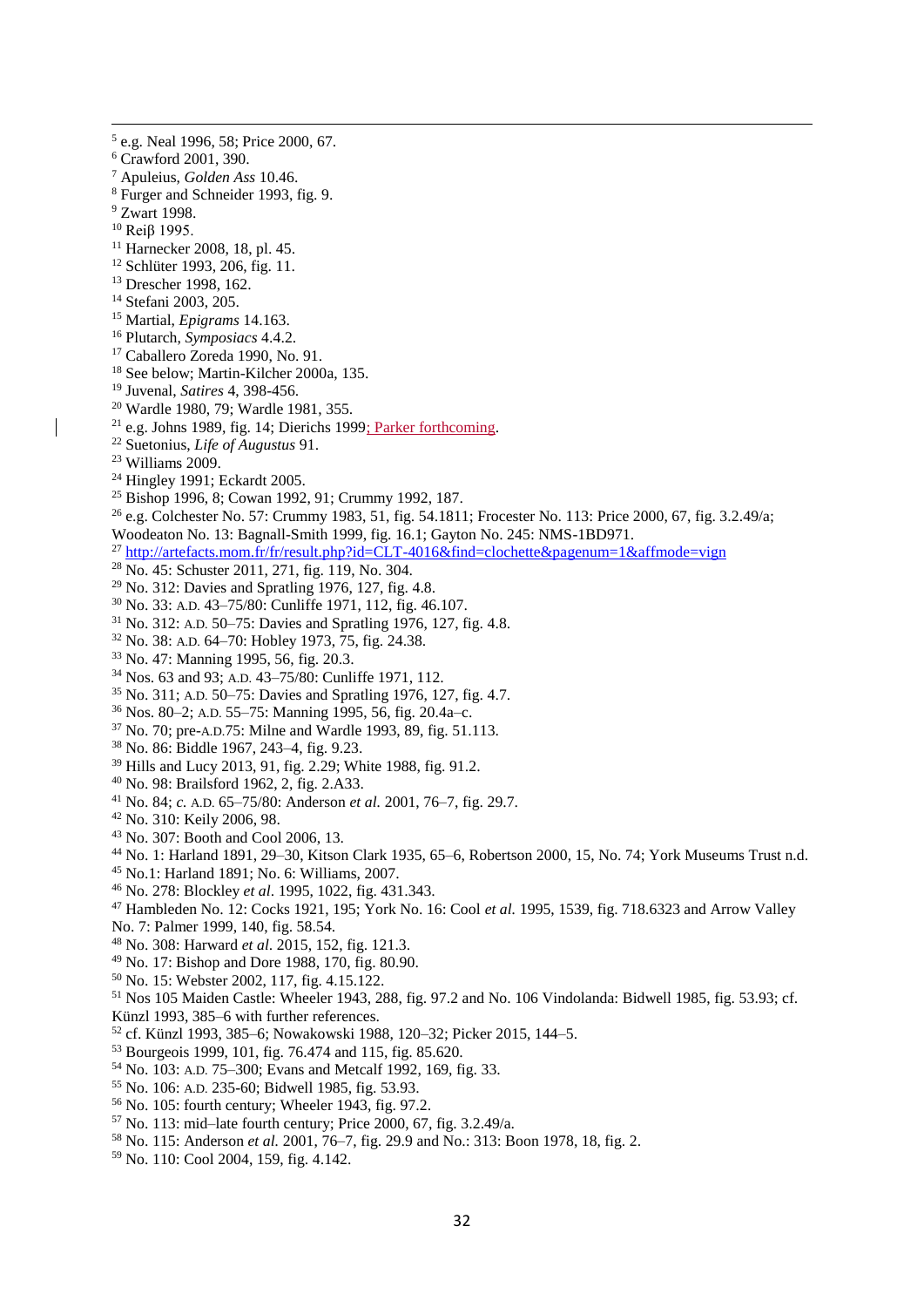<sup>60</sup> Lion-headed studs are commonly associated with boxes in funerary contexts (e.g. Skeleton Green burials 3 and 4 (Borrill 1981, 312–21) and Springhead burial 6345 (Schuster and Watson 2011) and may have had apotropaic properties.

 Nos 282–3; Robinson 2001, 160; Wiltshire Heritage Collections, Accession numbers DZSWS:2004.240.1; DZSWS:2004.240.2.

Anderson 1976, 32–5.

Acc. Nos: 1917,0601.3008 and 1917,0601.3009:

[http://www.britishmuseum.org/research/collection\\_online/collection\\_object\\_details.aspx?objectId=465947&par](http://www.britishmuseum.org/research/collection_online/collection_object_details.aspx?objectId=465947&partId=1&searchText=roman+bell&page=2) [tId=1&searchText=roman+bell&page=2.](http://www.britishmuseum.org/research/collection_online/collection_object_details.aspx?objectId=465947&partId=1&searchText=roman+bell&page=2) The same bell is illustrated by Froehner 1872, pl. 38.1-3 and Espérandieu 1911, 344 fig. 6997.

SF-349CD7.

- BUC-E94117.
- NMS-323DE0 and BH-9C5145.
- SF5439.

- NMS-FB6E62 and SF-2C7AE4.
- HAMP-AF9143.

 e.g. two very similar examples with sub-triangular loops from Norfolk and Suffolk: SF-349CD7 and NMS-E837B5.

- SF-2071B7 and SF-0A9956.
- NMS-B76AC8.
- e.g. West Clandon, Surrey: SUR-B48E74.
- Casey 1986, 109, figs 15–16.
- Schoenfelder and Richards 2011, esp. 153–4.

<sup>76</sup> We have consulted continental publications and specialists, but have not identified any parallels elsewhere; there is a bell from Ampurias, Spain, which has two cut-outs of irregular shape but those are most likely for the suspension of a clapper [\(http://artefacts.mom.fr/fr/home.php;](http://artefacts.mom.fr/fr/home.php) CLT-4019; M. Feugère, pers. comm.).

 Keston Villa No. 19: Philp 1991, 175, fig. 54.114 and Rew Street, Isle of Wight, No. 20: Sherwin 1936, fig. 6; cf. Frere 1984, 53–5.

- Blunt 2005; Egan and Pritchard 1991, 336–41.
- Furger and Schneider 1993; Deschler-Erb 1996, 71–2, pl. 19; Flügel 1993, 99–103, pl. 33–4; Boucher *et al*. 1980, 84-6.
- Nowakowski 1988, 1994; Schuster 2006, 93–4.
- Nowakowski 1988.
- Flügel 1993, 99, table 3.
- Nicolay 2008, 57–8, pls 94–5.
- <sup>84</sup> Furger and Schneider 1993, 164–6.
- Eckardt 2005.
- Burnham and Wacher 1990.
- cf. Clarke 1972.
- Nos. 275, 294–306: Denison 2000.
- N. Crummy, pers. comm.
- <sup>90</sup> Brindle 2014.
- Schoenfelder and Richards 2011, 153–4, fig. 2.
- Brindle 2014.
- Simonenko *et al*. 2008, 322.
- Bakushev and Ilyukov 2012; Gorbenko and Kosyanenko 2015; Stovanova 2012, fig. 8; 2016, fig. 9.
- Nowakowski 1988, 115–18.
- Simonenko *et al*. 2008, 322.
- e.g. Vaday 1985, 371; Vaday and Szőke 1983, 109-10, figs. 9 and 23; Simonenko *et al*. 2008, pl. 11, 32, 51, 65, 70.
- e.g. Bekker-Nielsen 2006; Cojocaru *et al.* 2014; Podassinov 2002.
- e.g. Kostromichyov 2016, figs 5 and 6.
- cf. Eckardt 2014, 45–50, fig. 2.7.
- Sarnowski 1988; 2015.
- Podassinov 2002, 32.
- Oldenstein-Pferdehirt 1984, 398–400.
- Hosler 1993; 1995, 100.
- <sup>105</sup> Dierichs 1999; 2009; Johns 1989, 67; Parker forthcoming.
- Rolland 1965, 53–5, No. 65.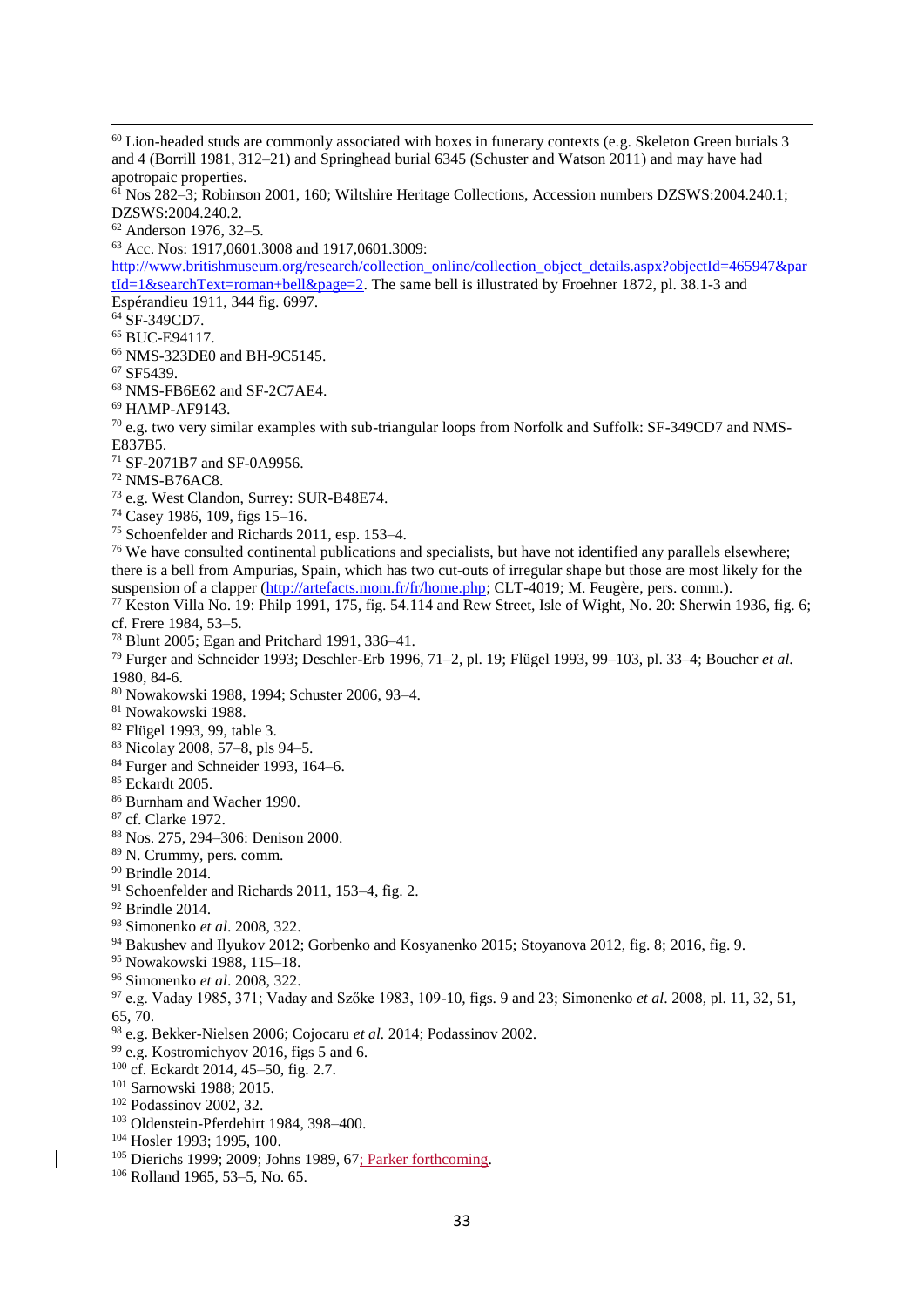- Kaufmann-Heinimann 1998, 241, figs 193 and 200.
- Horn 1989, 147, fig. 5.

- Erdrich 2002, 152, pl. 129.1.
- No. 32: Crummy 1992, 187, fig. 5.51.
- No. 5: Seeley 1995, 5; Ashwin and Tester 2014, 354, Nos. 104–6 and 347.
- Pfäffli 2013, 51, No. 47.
- Pfäffli 2013, 42, fig. 14.
- Biddle 1967, 245, fig. 9.
- <sup>115</sup> M. Marshall, pers. comm.; Marshall forthcoming.
- cf. Booth and Cool 2006, 23; Crummy 2010, 54.
- Crummy 2010, 53–4.
- Nuzzo, 2000, 252.
- Tomb 10, Andringa and Lepetz 2013, 357–67, fig. 238; 1248, pl. 1.
- Martin-Kilcher 2000b.
- Martin-Kilcher 2000b, 73.

<sup>122</sup> Furger and Schneider 1993, 167, footnote 35; cf. Philpott 1991, 163, footnote 9; Cool 2004, 401–2; Deschler-Erb 1996, 72, footnotes 540–1.

- Dasen 2015, 189, fig. 3; Dasen 2005, 181, figs. 5–6; cf. Dasen 2003; Forrer 1919, 1030.
- Jelski 1984.
- Maguire 1997, 1038–9.
- Hills and Lucy 2013, 91–2, with further references.
- Wenham 1968 97, fig. 36.7.
- <sup>128</sup> Bentley and Pritchard 1982, 149.

<sup>129</sup> Only the lid survives and it may have been placed into the grave as much for its decoration (a crouched animal) than as a functioning object (Nina Crummy, pers. comm.; cf. Biddle 1967, 242–4, fig. 9).

- Biddle 1967, 248.
- Ottaway *et al*. 2012, 80; Rees *et al*. 2008, 60, 203–4.
- Birbeck and Moore 2004, 99, fig. 8.9087.
- Booth and Cool 2006, 13.
- Harward *et al*. 2015, 151–2, fig. 121.
- Crummy 1983, 51, fig. 41.1610; Crummy *et al*. 1993, 155.
- Crummy *et al*. 1993, table 2.48, 155.
- Crummy 2010, 46–7, fig. 9; Crummy 1983, 51, fig. 54.1811; Crummy *et al*. 1993, 41.
- Lethbridge 1936, 119, pl. Xc.
- Down and Rule 1971, 91.
- Cool 2004, 159, 401-2.
- Schuster 2011, 278.
- Martin-Kilcher 2000a, 135.
- Henig 1978, 70.
- <sup>144</sup> Furger and Schneider 1993; Crummy 2010, 54.
- Nos 282-3: Robinson 2001, 158–60.
- No. 6: Williams 2007, 209.
- No. 72: Wheeler 1943, 288, fig. 97, 2–3.
- No. 17: Bishop and Dore 1988, 170, fig. 80.90.
- No. 11: Evans and Hodder 2006, fig. 7.29.
- <sup>150</sup> No. 13: Bagnall-Smith 1999, fig. 16.1.
- <sup>151</sup> Clauss 2001.
- Boon 1960, 162¸ pl. XVI.
- Martens 2004, 38.
- Forrer 1919, 1030 f., after Schuster 2006, 93–4.
- Clauss 2001, 53.
- Nos 92–3: Allason-Jones and McKay 1985, 28, figs 66–7.
- Ross 1968, 270.
- No. 1: Harland 1891, 30; Robertson 2000, 15, No. 74.
- No. 27: Johnson 1983, 79.
- Davies and Spratling 1976.
- <sup>161</sup> Davis and Gwilt 2008.
- Noll 1980, 94-6, Nos 50–6.
- Künzl 1993, 385–6; Kat J15–24.